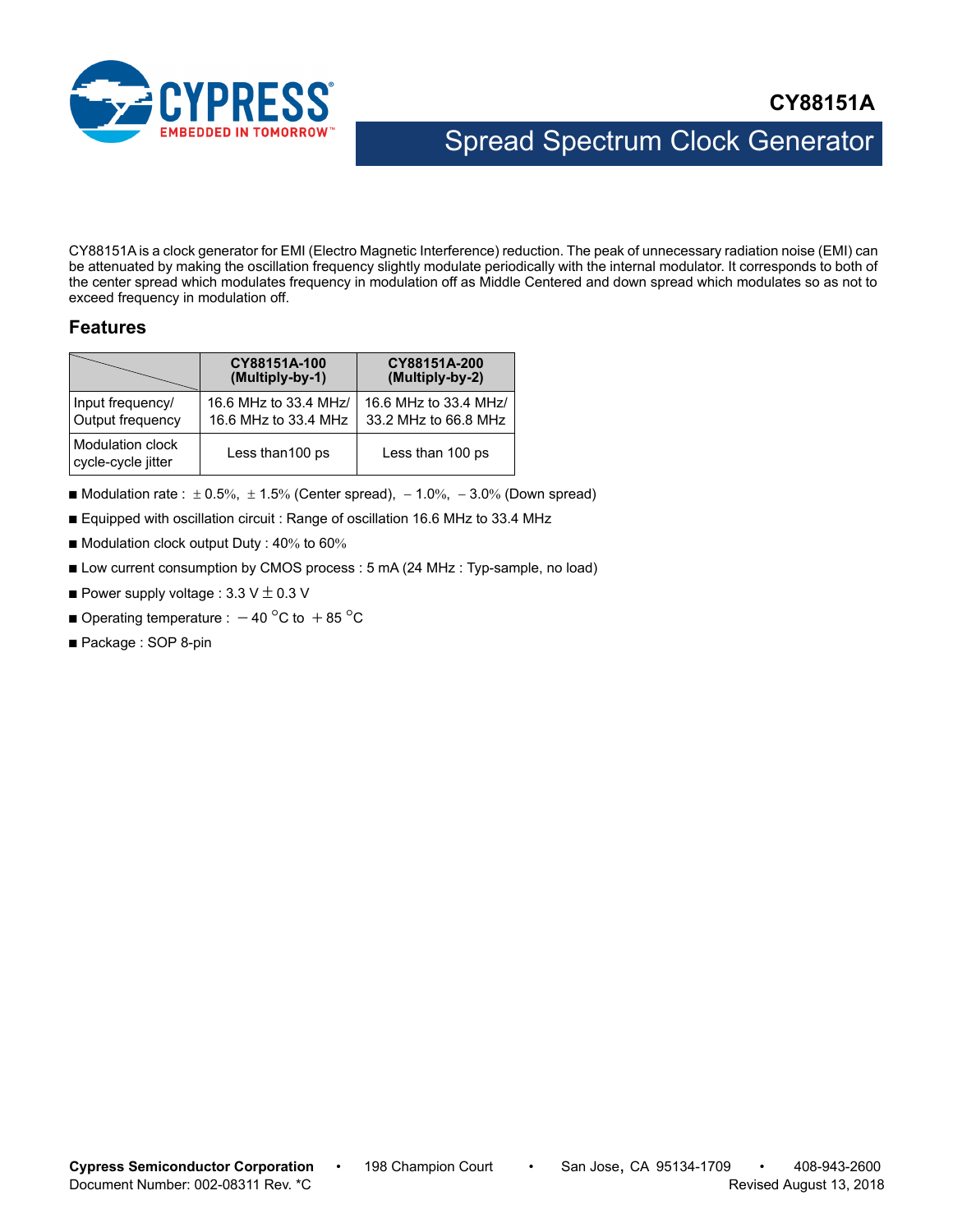

## **Contents**

| THE ATTENTION WHEN THE EXTERNAL CLOCK IS USED  6 |  |
|--------------------------------------------------|--|
|                                                  |  |
|                                                  |  |
|                                                  |  |
|                                                  |  |
|                                                  |  |
| RECOMMENDED OPERATING CONDITIONS  11             |  |

| OUTPUT CLOCK DUTY CYCLE (TDCC = TB/TA)  15   |  |
|----------------------------------------------|--|
|                                              |  |
|                                              |  |
| CYCLE-CYCLE JITTER (TJC =   TN - TN+1  )  16 |  |
|                                              |  |
|                                              |  |
|                                              |  |
|                                              |  |
| SPECTRUM EXAMPLE CHARACTERISTICS  22         |  |
|                                              |  |
|                                              |  |
|                                              |  |
| SALES, SOLUTIONS, AND LEGAL INFORMATION  26  |  |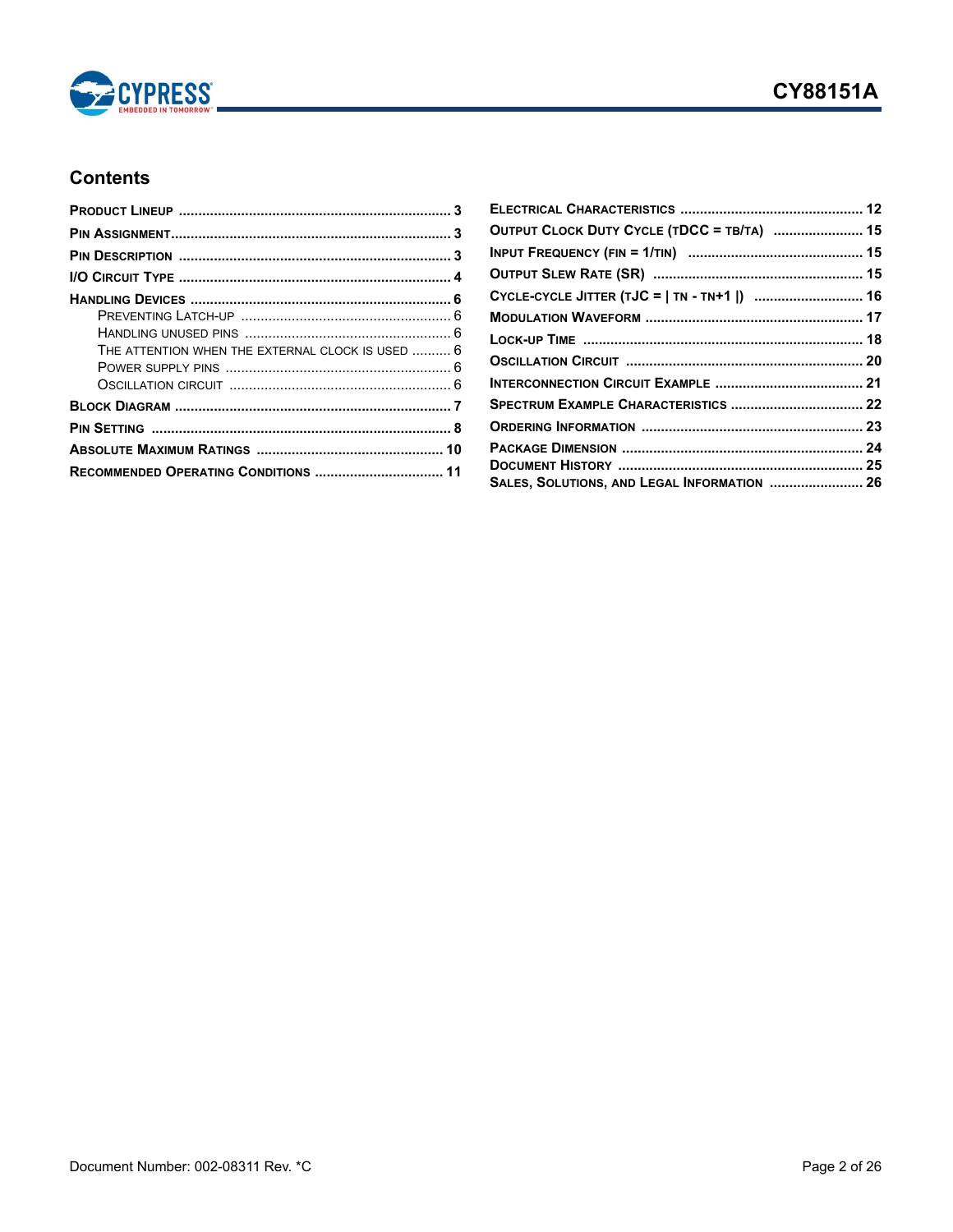

### **1. Product Lineup**

### CY88151A has five kinds of multiplication type.

| <b>Product</b> | <b>Input Frequency Range</b> | <b>Multiplier Ratio</b> | <b>Output Frequency Range</b> |
|----------------|------------------------------|-------------------------|-------------------------------|
| CY88151A-100   | 16.6 MHz to 33.4 MHz         | Multiply-by-1           | 16.6 MHz to 33.4 MHz          |
| CY88151A-200   |                              | Multiply-by-2           | 33.2 MHz to 66.8 MHz          |

## <span id="page-2-0"></span>**2. Pin Assignment**



## <span id="page-2-1"></span>**3. Pin Description**

| <b>Pin Name</b>        | $II$     | Pin No. | <b>Description</b>                                                                                  |
|------------------------|----------|---------|-----------------------------------------------------------------------------------------------------|
| <b>XIN</b>             |          |         | Resonator connection pin/clock input pin                                                            |
| Vss                    |          |         | GND pin                                                                                             |
| <b>SEL0</b>            |          | 3       | Modulation rate setting pin                                                                         |
| SEL <sub>1</sub>       |          | 4       | Modulation rate setting pin                                                                         |
| <b>CKOUT</b>           | $\Omega$ | 5       | Modulated clock output pin                                                                          |
| ENS/XPD                |          | 6       | Modulation enable setting pin (with pull-up resistance)/<br>Power down pin (with pull-up resistor)* |
| <b>V</b> <sub>DD</sub> |          |         | Power supply voltage pin                                                                            |
| <b>XOUT</b>            | ∩        | 8       | Resonator connection pin                                                                            |

\* : XPD = 800 k $\Omega$  pull-up resistor at "L"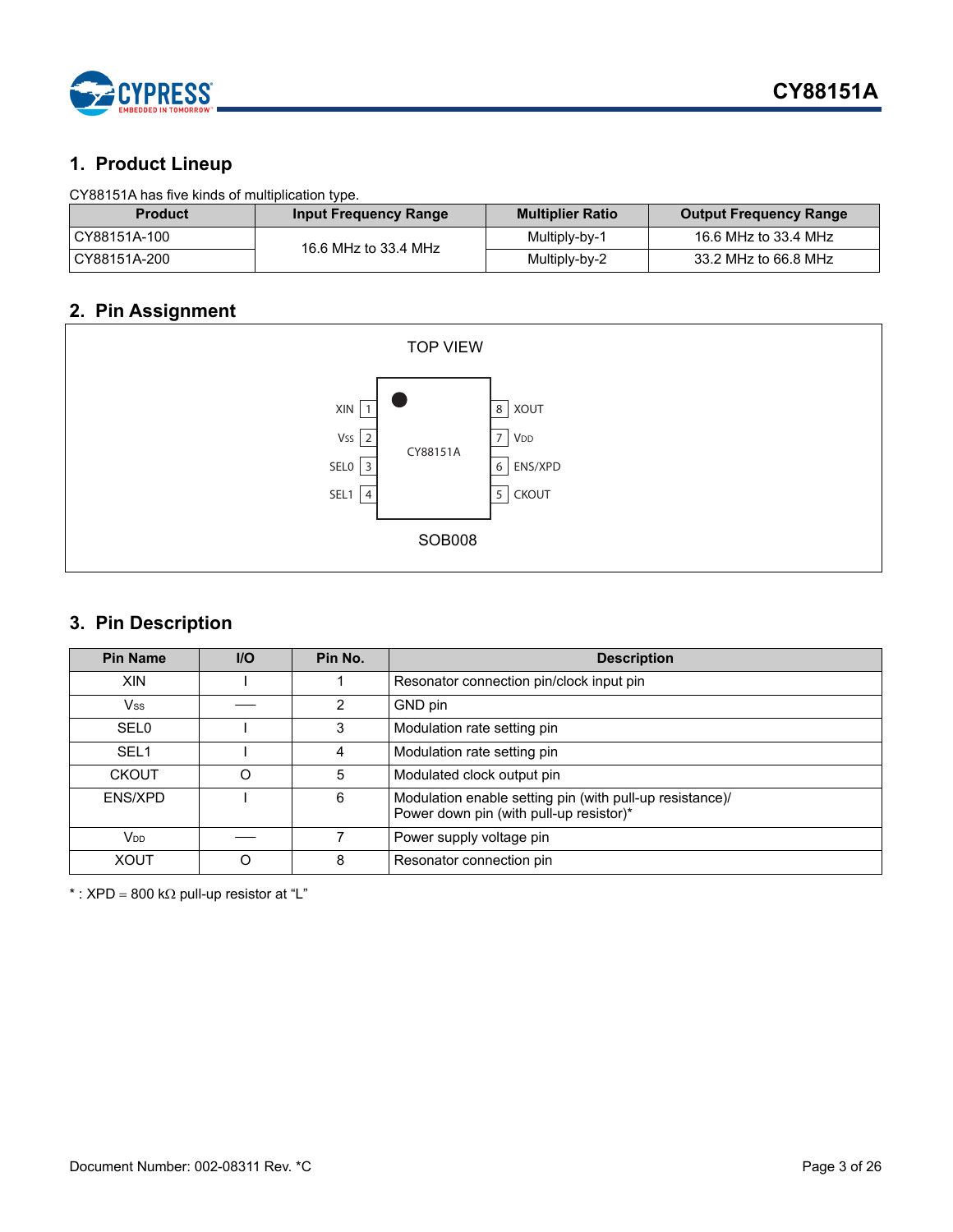

## <span id="page-3-0"></span>**4. I/O Circuit Type**



*(Continued)*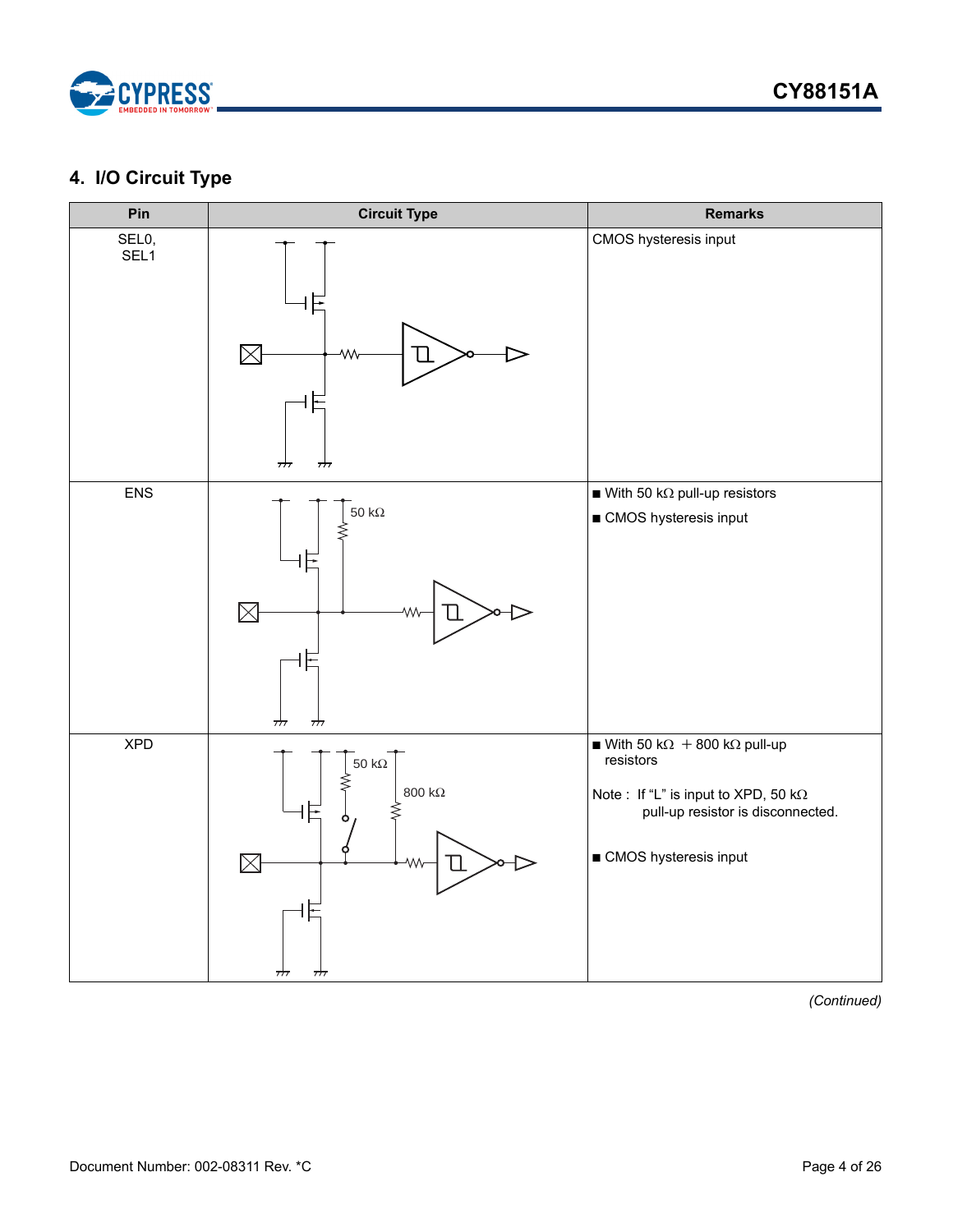

#### *(Continued)*

| Pin          | <b>Circuit Type</b>      | <b>Remarks</b>                         |
|--------------|--------------------------|----------------------------------------|
| <b>CKOUT</b> |                          | ■ CMOS output                          |
|              |                          | $\blacksquare$ $I_{OL} = 4 \text{ mA}$ |
|              | $\overline{\phantom{a}}$ |                                        |

Note : For XIN and XOUT pins, refer to "[Oscillation Circuit](#page-19-0)".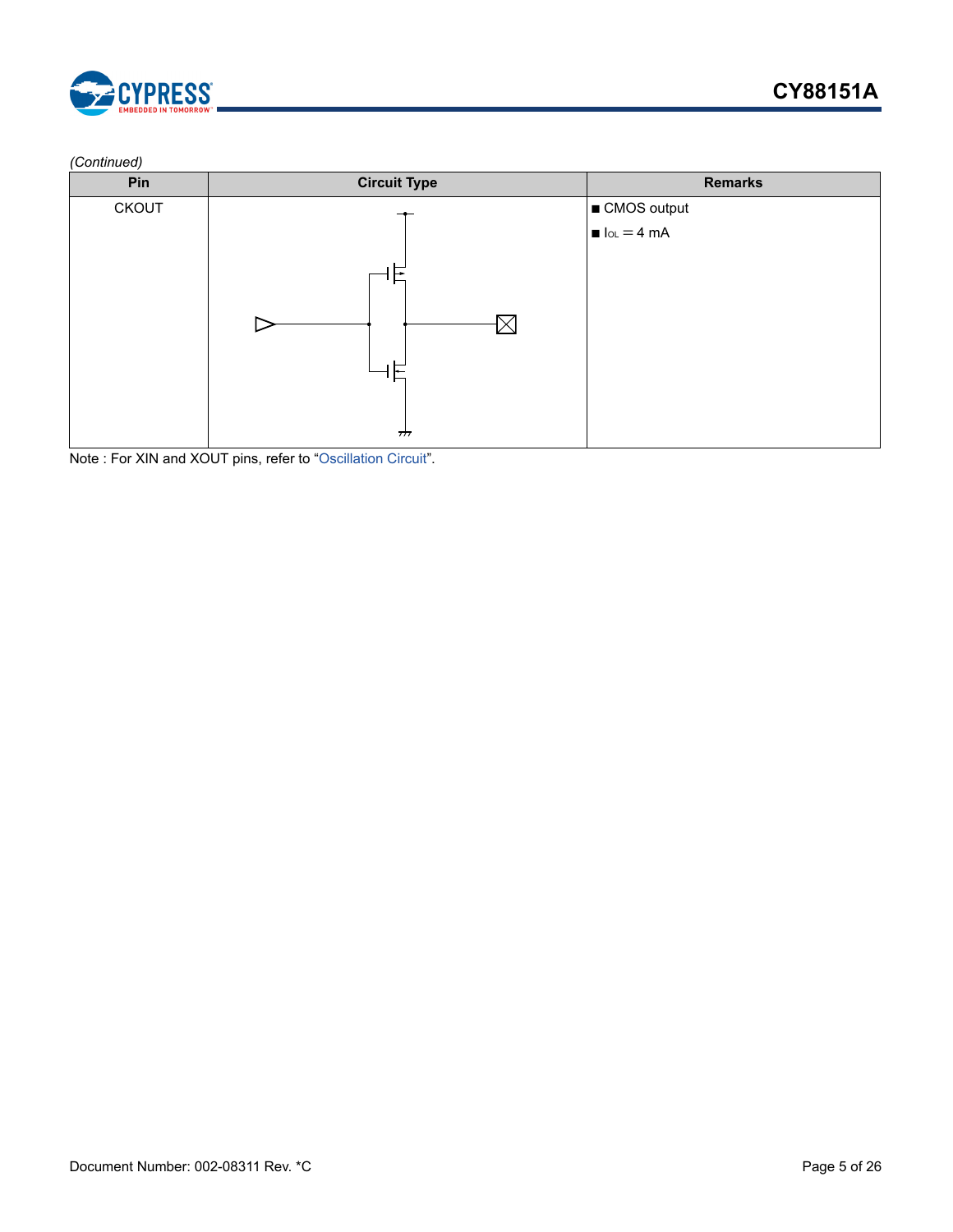

## <span id="page-5-0"></span>**5. Handling Devices**

### <span id="page-5-1"></span>**5.1 Preventing Latch-up**

A latch-up can occur if, on this device, (a) a voltage higher than V<sub>DD</sub> or a voltage lower than Vss is applied to an input or output pin or (b) a voltage higher than the rating is applied between  $V_{DD}$  pin and  $V_{SS}$  pin. The latch-up, if it occurs, significantly increases the power supply current and may cause thermal destruction of an element. When you use this device, be very careful not to exceed the maximum rating.

#### <span id="page-5-2"></span>**5.2 Handling Unused Pins**

Do not leave an unused input pin open, since it may cause a malfunction. Handle by, using a pull-up or pull-down resistor.

Unused output pin should be opened.

#### <span id="page-5-3"></span>**5.3 The Attention when the External Clock is Used**

Input the clock to XIN pin, and XOUT pin should be opened when you use the external clock. Please pay attention so that an overshoot and an undershoot do not occur to an input clock of XIN pin.

#### <span id="page-5-4"></span>**5.4 Power Supply Pins**

Please design connecting the power supply pin of this device by as low impedance as possible from the current supply source. We recommend connecting electrolytic capacitor (about 10  $\mu$ F) and the ceramic capacitor (about 0.01  $\mu$ F) in parallel between Vss pin and V<sub>DD</sub> pin near the device, as a bypass capacitor.

### <span id="page-5-5"></span>**5.5 Oscillation Circuit**

Noise near the XIN and XOUT pins may cause the device to malfunction. Design printed circuit boards so that electric wiring of XIN or XOUT pin and the resonator do not intersect other wiring.

Design the printed circuit board that surrounds the XIN and XOUT pins with ground.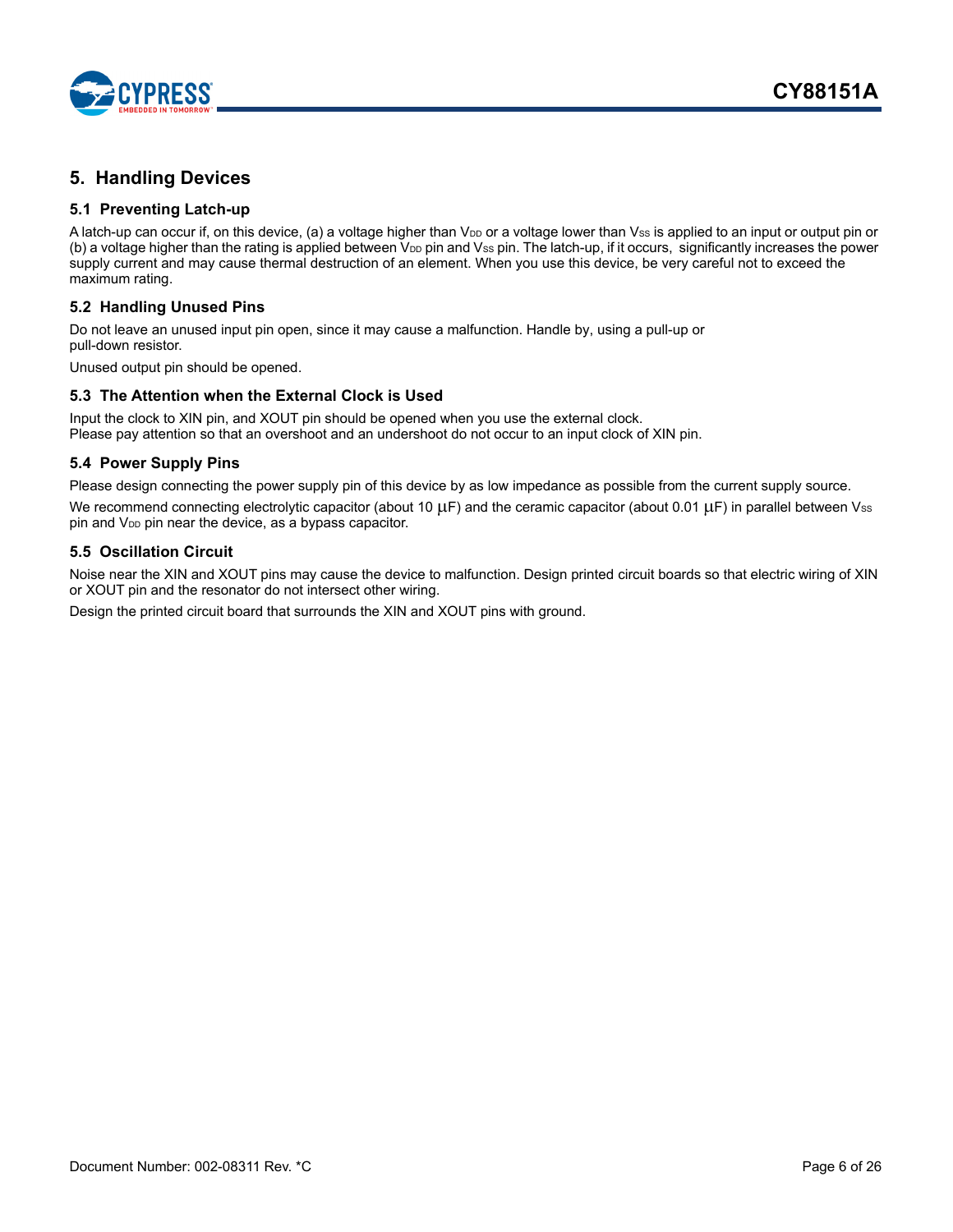

### <span id="page-6-0"></span>**6. Block Diagram**

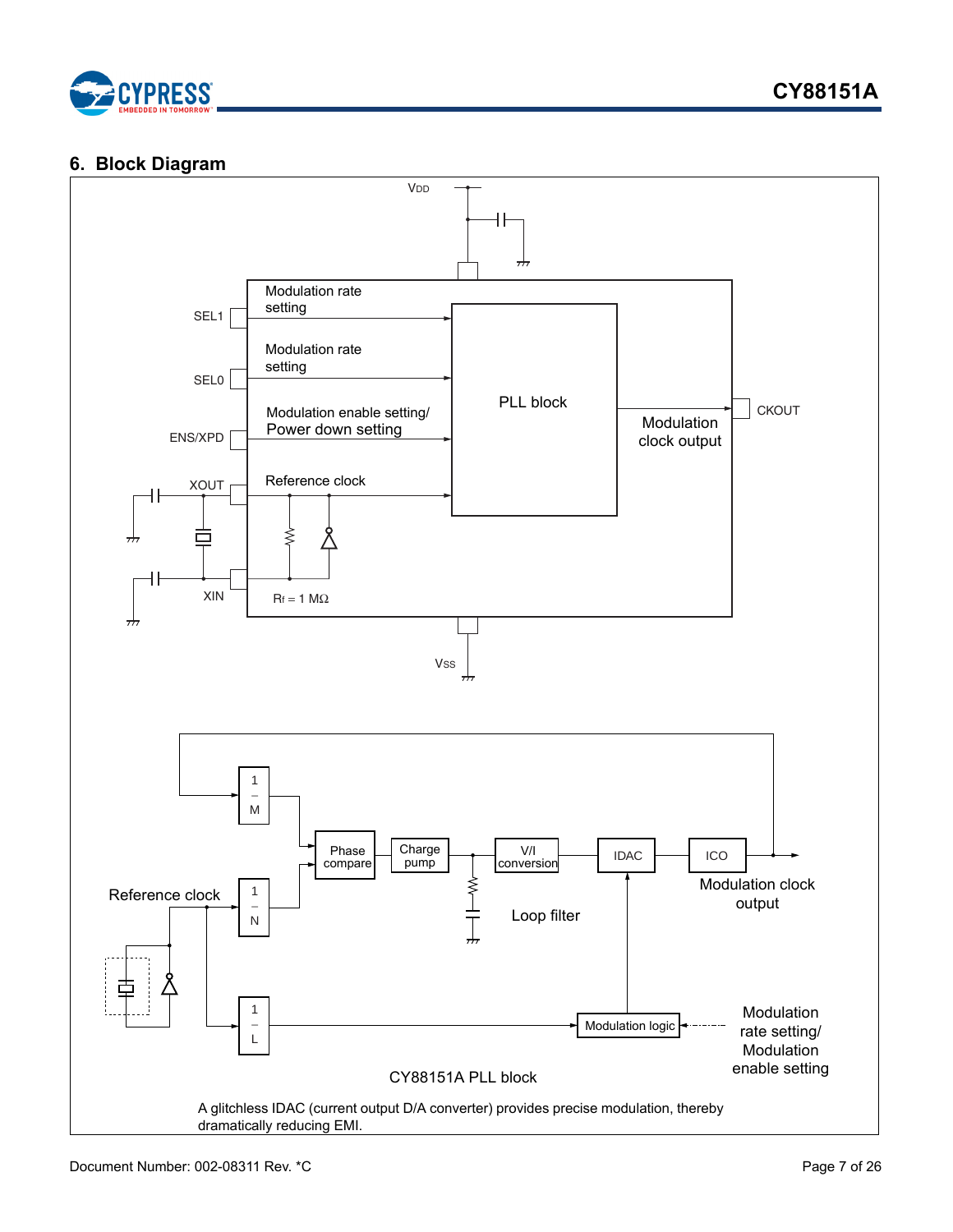

## <span id="page-7-0"></span>**7. Pin Setting**

When changing the pin setting, the stabilization wait time for the modulation clock is required. The stabilization wait time for the modulation clock take the maximum value of ["Electrical Characteristics](#page-11-0) AC Characteristics Lock-up time".

#### **ENS Modulation Enable Setting (CY88151A-100/200)**

| <b>ENS</b> | <b>Modulation</b> |
|------------|-------------------|
| -          | No modulation     |
| −          | Modulation        |

Note : Spectrum does not spread when "L" is set to ENS. The clock with low jitter can be obtained. Because of ENS has Pull-up resistance, spectrum spread when "H" is set to it or open the terminal.

#### **SEL0, SEL1 Modulation Rate Setting**

| SEL <sub>1</sub> | <b>SEL0</b> | <b>Modulation Rate</b> | <b>Modulation Type</b> |
|------------------|-------------|------------------------|------------------------|
|                  |             | $\pm$ 1.5%             | Center spread          |
|                  |             | $\pm 0.5\%$            | Center spread          |
| н                |             | $-1.0%$                | Down spread            |
|                  |             | $-3.0%$                | Down spread            |

Note : The modulation rate can be changed at the level of the terminal.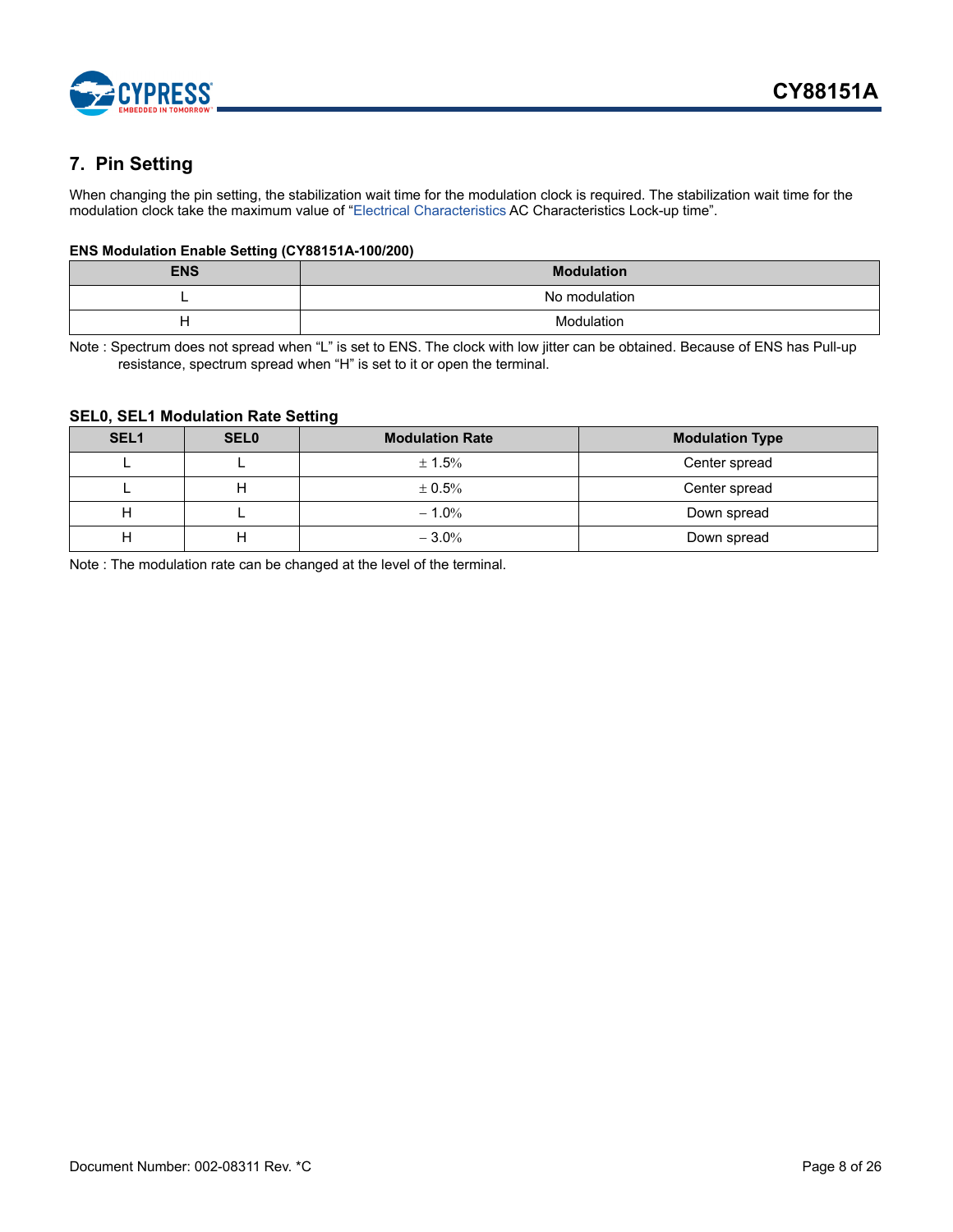

### ■ Center Spread

Spectrum is spread (modulated) by centering on the frequency in modulation off.



### ■ Down Spread

Spectrum is spread (modulated) below the frequency in modulation off.

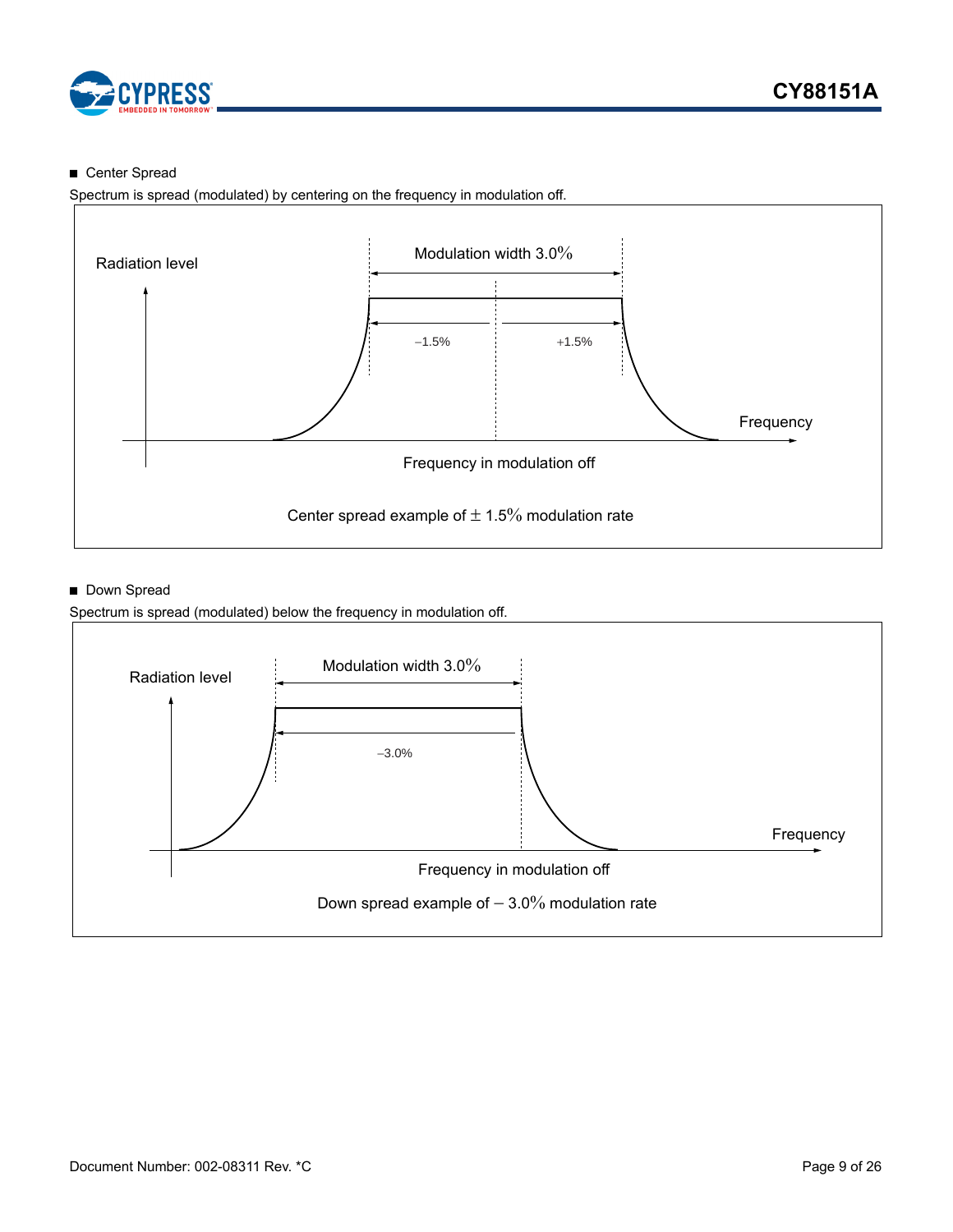

## <span id="page-9-0"></span>**8. Absolute Maximum Ratings**

| <b>Parameter</b>               |                        | Rating                              |                                     |              |  |
|--------------------------------|------------------------|-------------------------------------|-------------------------------------|--------------|--|
|                                | Symbol                 | <b>Min</b>                          | <b>Max</b>                          | <b>Unit</b>  |  |
| Power supply voltage*          | <b>V</b> <sub>DD</sub> | $-0.5$                              | $+4.0$                              |              |  |
| Input voltage*                 | $V_{1}$                | $V_{SS}$ $-$ 0.5                    | $V_{DD}$ + 0.5                      | v            |  |
| Output voltage*                | Vo                     | $V_{SS}$ $-$ 0.5                    | $V_{DD} + 0.5$                      | V            |  |
| Storage temperature            | T <sub>ST</sub>        | $-55$                               | $+125$                              | $^{\circ}$ C |  |
| Operation junction temperature | $T_{J}$                | $-40$                               | $+125$                              | $^{\circ}$ C |  |
| Output current                 | lo                     | $-14$                               | $+14$                               | <b>mA</b>    |  |
| Overshoot                      | <b>VIOVER</b>          |                                     | $V_{DD}$ + 1.0 (tover $\leq$ 50 ns) | V            |  |
| Undershoot                     | <b>VIUNDER</b>         | $V_{SS}$ –1.0 (tunder $\leq$ 50 ns) |                                     | v            |  |

 $*$ : The parameter is based on  $V_{ss} = 0.0$  V.

WARNING: Semiconductor devices can be permanently damaged by application of stress (voltage, current, temperature, etc.) in excess of absolute maximum ratings. Do not exceed these ratings.

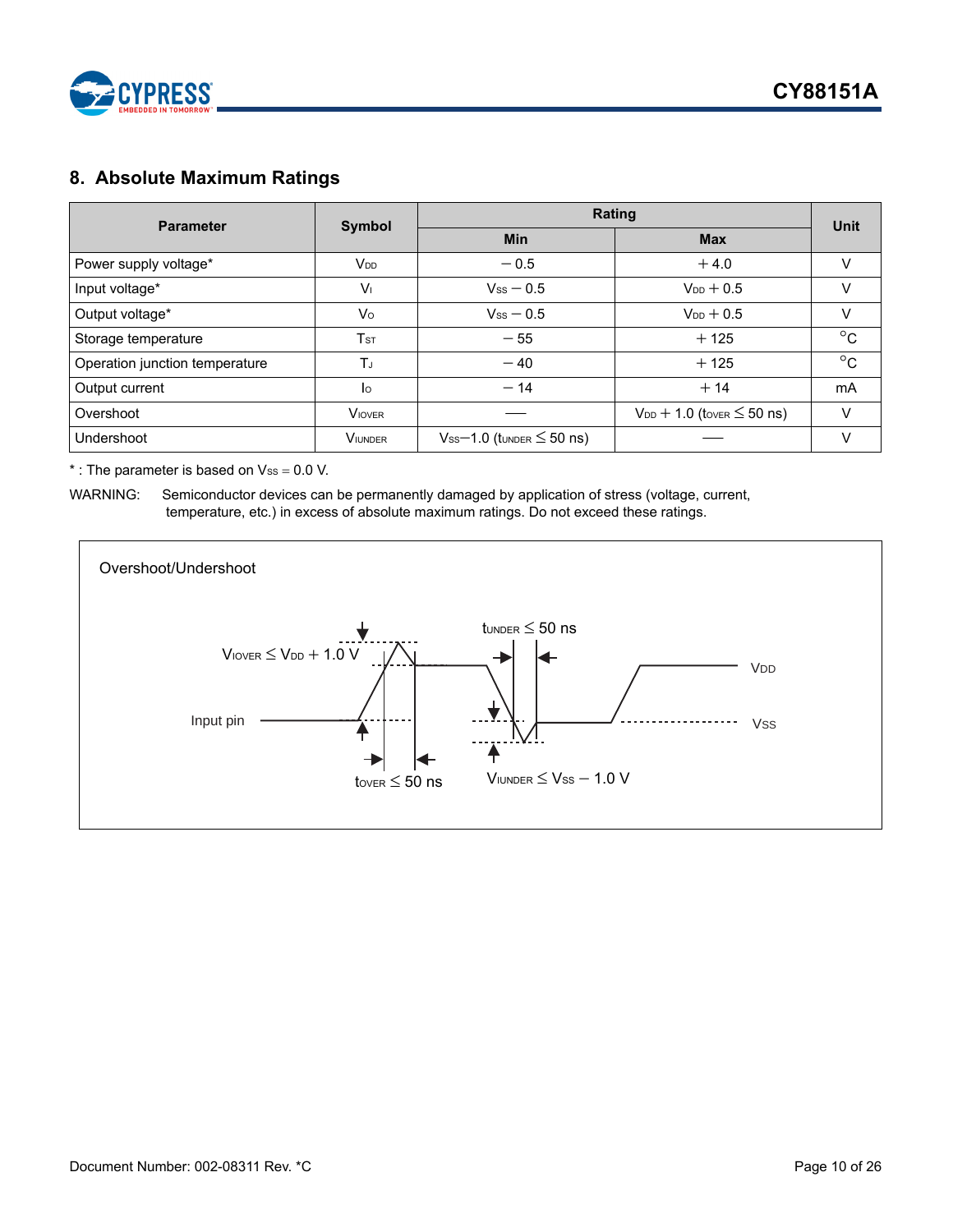

## <span id="page-10-0"></span>**9. Recommended Operating Conditions**

 $(V_{SS} = 0.0 V)$ 

| <b>Parameter</b>          |                        | Pin                                       | <b>Conditions</b>       |                     | <b>Unit</b> |                     |               |
|---------------------------|------------------------|-------------------------------------------|-------------------------|---------------------|-------------|---------------------|---------------|
|                           | Symbol                 |                                           |                         | Min                 | <b>Typ</b>  | <b>Max</b>          |               |
| Power supply voltage      | <b>V</b> <sub>DD</sub> | <b>V</b> <sub>DD</sub>                    |                         | 3.0                 | 3.3         | 3.6                 | V             |
| "H" level input voltage   | Vıн                    | XIN,                                      |                         | $V_{DD} \times 0.8$ |             | $V_{DD}$ + 0.3      | V             |
| "L" level input voltage   | VIL                    | SEL <sub>0</sub> ,<br>SEL1,<br><b>ENS</b> |                         | $V_{\rm SS}$        |             | $V_{DD} \times 0.2$ | $\vee$        |
| Input clock<br>duty cycle | t <sub>DCI</sub>       | <b>XIN</b>                                | 16.6 MHz to<br>33.4 MHz | 40                  | 50          | 60                  | $\frac{0}{0}$ |
| Operating temperature     | Ta                     |                                           |                         | $-40$               |             | $+85$               | $^{\circ}C$   |

#### WARNING: The recommended operating conditions are required in order to ensure the normal operation of the semiconductor device. All of the device's electrical characteristics are warranted when the device is operated within these ranges.

Always use semiconductor devices within their recommended operating condition ranges. Operation outside these ranges may adversely affect reliability and could result in device failure. No warranty is made with respect to uses, operating conditions, or combinations not represented on the data sheet. Users considering application outside the listed conditions are advised to contact their representatives beforehand.

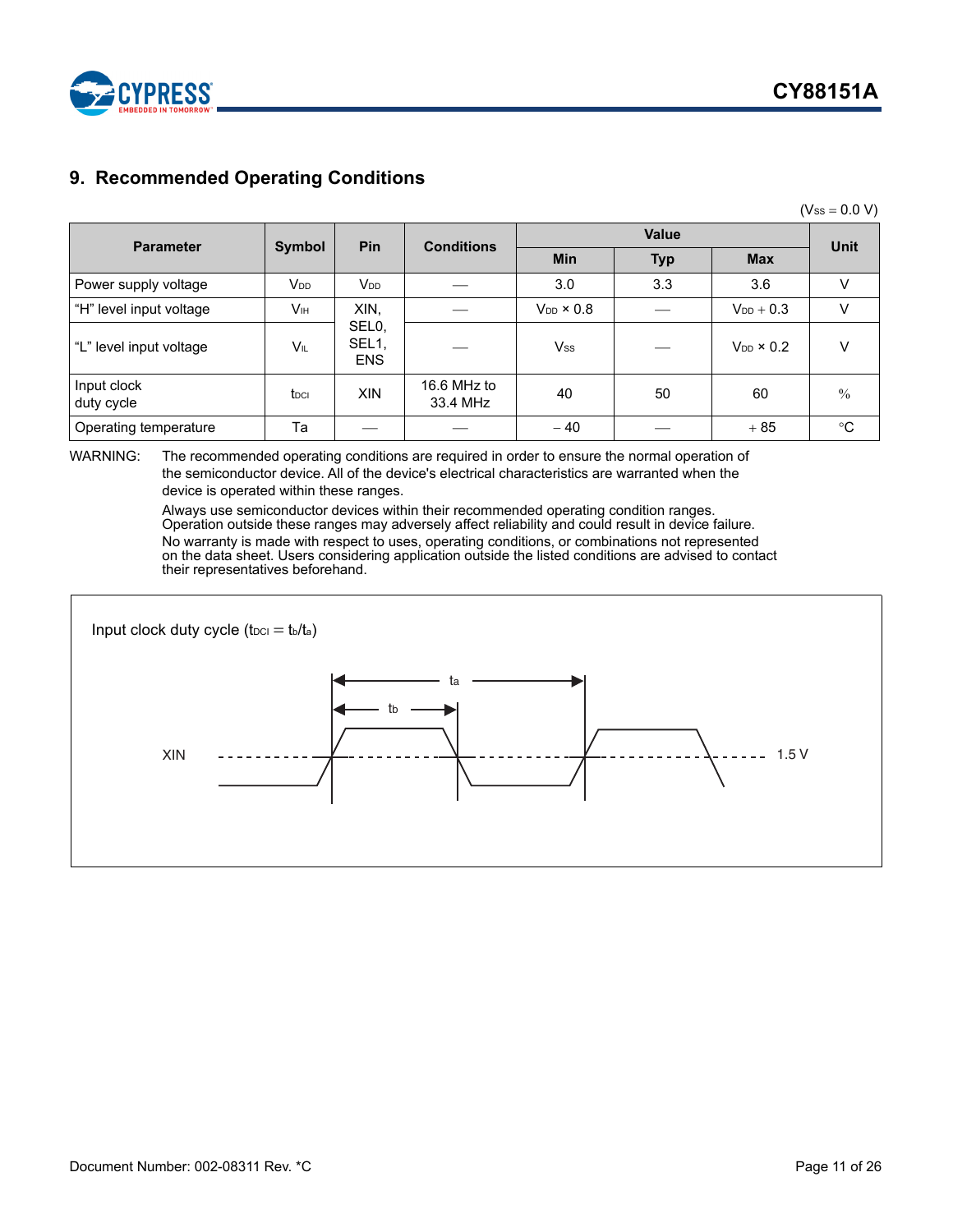

## <span id="page-11-0"></span>**10. Electrical Characteristics**

### ■ DC Characteristics

| $(Ta = -40 °C to +85 °C, V_{DD} = 3.3 V \pm 0.3 V, V_{SS} = 0.0 V)$ |  |  |
|---------------------------------------------------------------------|--|--|
|                                                                     |  |  |

| <b>Parameter</b>         | Symbol                |                                                 | Pin<br><b>Conditions</b>                                  |                | <b>Value</b> |                        | <b>Unit</b> |
|--------------------------|-----------------------|-------------------------------------------------|-----------------------------------------------------------|----------------|--------------|------------------------|-------------|
|                          |                       |                                                 |                                                           | <b>Min</b>     | <b>Typ</b>   | <b>Max</b>             |             |
| Power supply current     | $_{\rm lcc}$          | <b>V<sub>DD</sub></b>                           | No load capacitance at<br>output 24 MHz<br>CY88151A-100   |                | 5.0          | 7.0                    | mA          |
| Output voltage           | <b>V<sub>OH</sub></b> | <b>CKOUT</b>                                    | "H" level output,<br>$I_{OH} = -4 mA$                     | $V_{DD}$ - 0.5 |              | <b>V</b> <sub>DD</sub> | $\vee$      |
|                          | V <sub>OL</sub>       |                                                 | "L" level output,<br>$I_{OL} = 4 \text{ mA}$              | <b>Vss</b>     |              | 0.4                    | $\vee$      |
| Output impedance         | Zo                    | <b>CKOUT</b>                                    | 16.6 MHz to 66.8 MHz                                      |                | 45           |                        | Ω           |
| Input capacitance        | $C_{IN}$              | XIN,<br>SEL <sub>0</sub><br>SEL1,<br><b>ENS</b> | Ta = $+25$ °C,<br>$V_{DD} = V_1 = 0.0 V$ ,<br>$f = 1$ MHz |                |              | 16                     | pF          |
| Load capacitance         | C <sub>L</sub>        | <b>CKOUT</b>                                    | 16.6 MHz to 66.8 MHz                                      |                |              | 15                     | pF          |
|                          | RPUE                  | <b>ENS</b>                                      | $V_{IL} = 0.0 V$                                          | 25             | 50           | 200                    | $k\Omega$   |
| Input pull-up resistance | RPUP                  | <b>XPD</b>                                      | $V_{\parallel} = 0.0 V$                                   | 500            | 800          | 1200                   |             |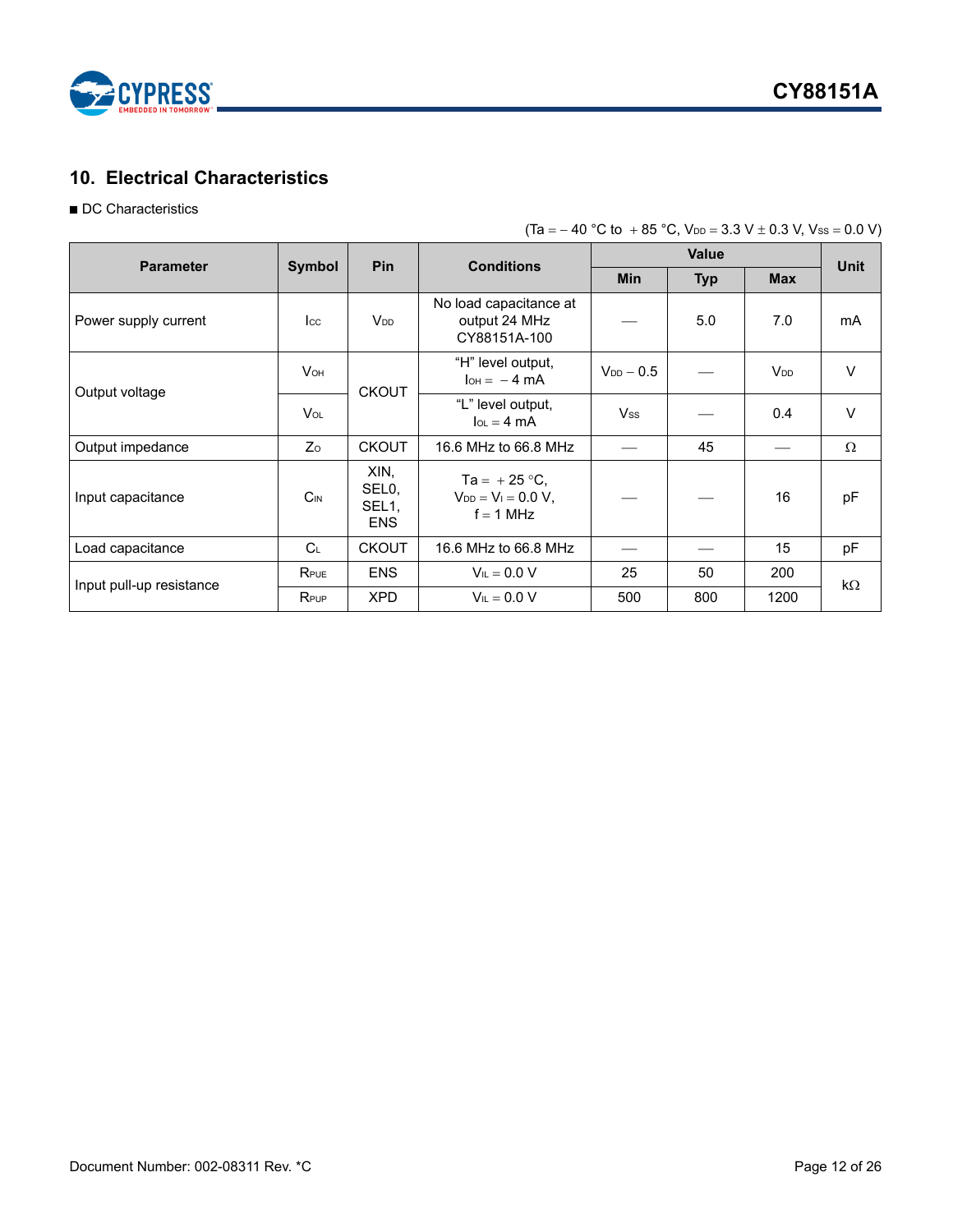

#### ■ AC Characteristics

| <b>Parameter</b>                                                | <b>Symbol</b>                   | <b>Pin</b>          | <b>Conditions</b>                                                                              |                    | <b>Unit</b>        |                    |               |  |
|-----------------------------------------------------------------|---------------------------------|---------------------|------------------------------------------------------------------------------------------------|--------------------|--------------------|--------------------|---------------|--|
|                                                                 |                                 |                     |                                                                                                | Min                | <b>Typ</b>         | <b>Max</b>         |               |  |
| Oscillation frequency                                           | $f_x$                           | XIN,<br><b>XOUT</b> | Fundamental<br>oscillation                                                                     | 8.3                |                    | 33.4               | MHz           |  |
| Input frequency                                                 | fin                             | <b>XIN</b>          | External clock input<br>(multiply-by-1, 2)                                                     | 16.6               |                    | 33.4               | <b>MHz</b>    |  |
| Output frequency                                                | $f_{\text{OUT}}$                | <b>CKOUT</b>        | CY88151A-100<br>(Multiply by 1)                                                                | 16.6               |                    | 33.4               | <b>MHz</b>    |  |
|                                                                 |                                 |                     | CY88151A-200<br>(Multiply by 2)                                                                | 33.2               |                    | 66.8               |               |  |
| Output slew rate                                                | SR                              | <b>CKOUT</b>        | $0.4 V$ to 2.4 V<br>Load capacitance 15 pF                                                     | 0.4                |                    | 4.0                | V/ns          |  |
| Output clock duty cycle                                         | t <sub>DCC</sub>                | <b>CKOUT</b>        | 1.5V                                                                                           | 40                 |                    | 60                 | $\%$          |  |
| Modulation period<br>(Number of input clocks<br>per modulation) | f <sub>MOD</sub><br>$(m_{MOD})$ | <b>CKOUT</b>        | CY88151A-100,<br>CY88151A-200                                                                  | fin/2200<br>(2200) | fin/1900<br>(1900) | fin/1600<br>(1600) | kHz<br>(clks) |  |
| Lock-up time                                                    | tư                              | <b>CKOUT</b>        | 16.6 MHz to 66.8 MHz                                                                           |                    | 2                  | 5                  | ms            |  |
| Cycle-cycle jitter                                              | tuc                             | <b>CKOUT</b>        | CY88151A-100<br>CY88151A-200<br>No load capacitance,<br>Ta = $+25$ °C, V <sub>DD</sub> = 3.3 V |                    |                    | 100                | ps-rms        |  |

 $(Ta = -40 °C to + 85 °C, V_{DD} = 3.3 V \pm 0.3 V, V_{SS} = 0.0 V)$ 

Note : The modulation clock stabilization wait time is required after the power is turned on, the IC recovers from power saving, or after FREQ (frequency range) or ENS (modulation ON/OFF) setting is changed. For the modulation clock stabilization wait time, assign the maximum value for lock-up time.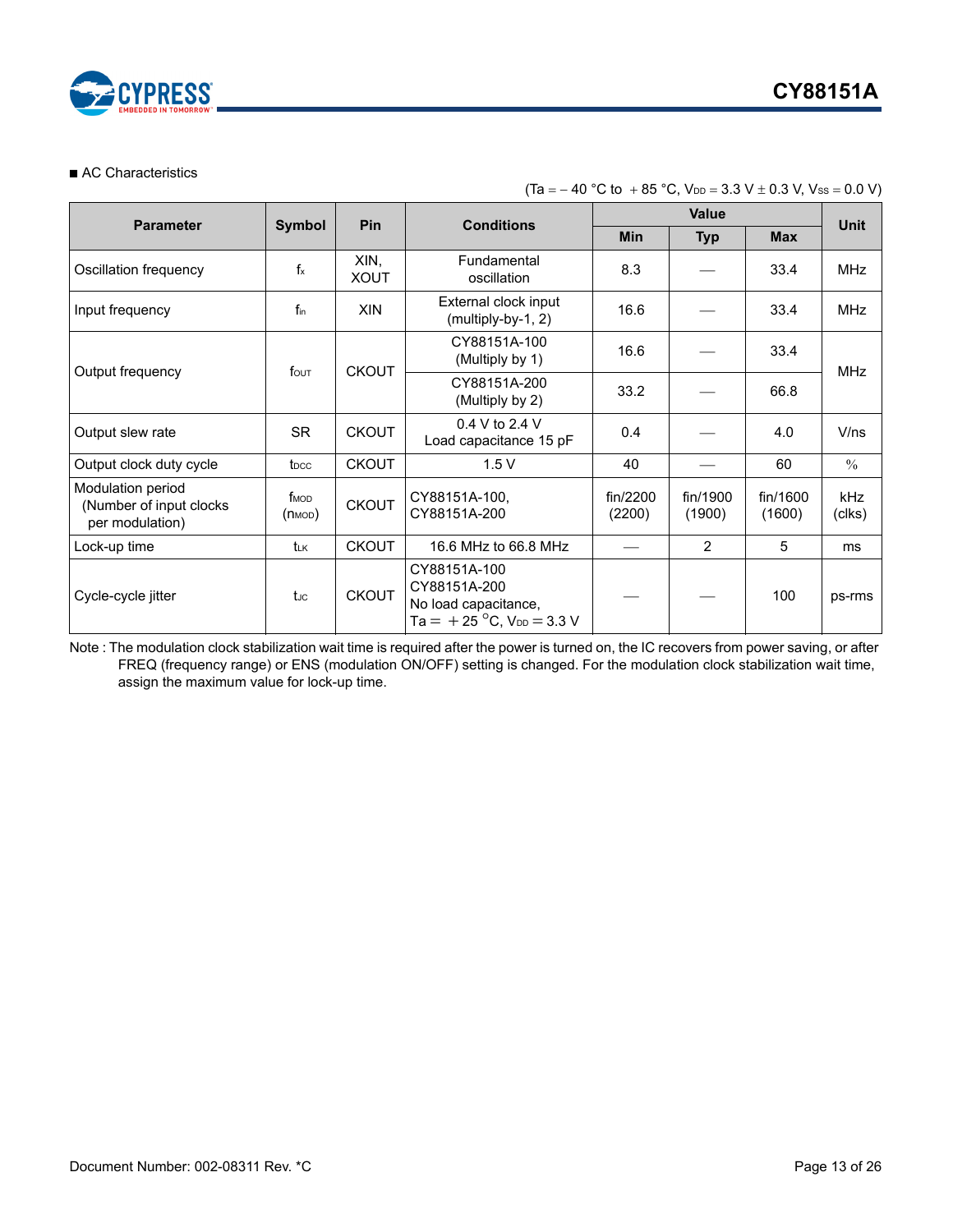



#### **<Definition of modulation frequency and number of input clocks per modulation>**

CY88151A contains the modulation period to realize the efficient EMI reduction.

The modulation period f<sub>MOD</sub> depends on the input frequency and changes between f<sub>MOD</sub> (Min) and f<sub>MOD</sub> (Max).

Furthermore, the average value of f<sub>MOD</sub> equals the typical value of the electrical characteristics.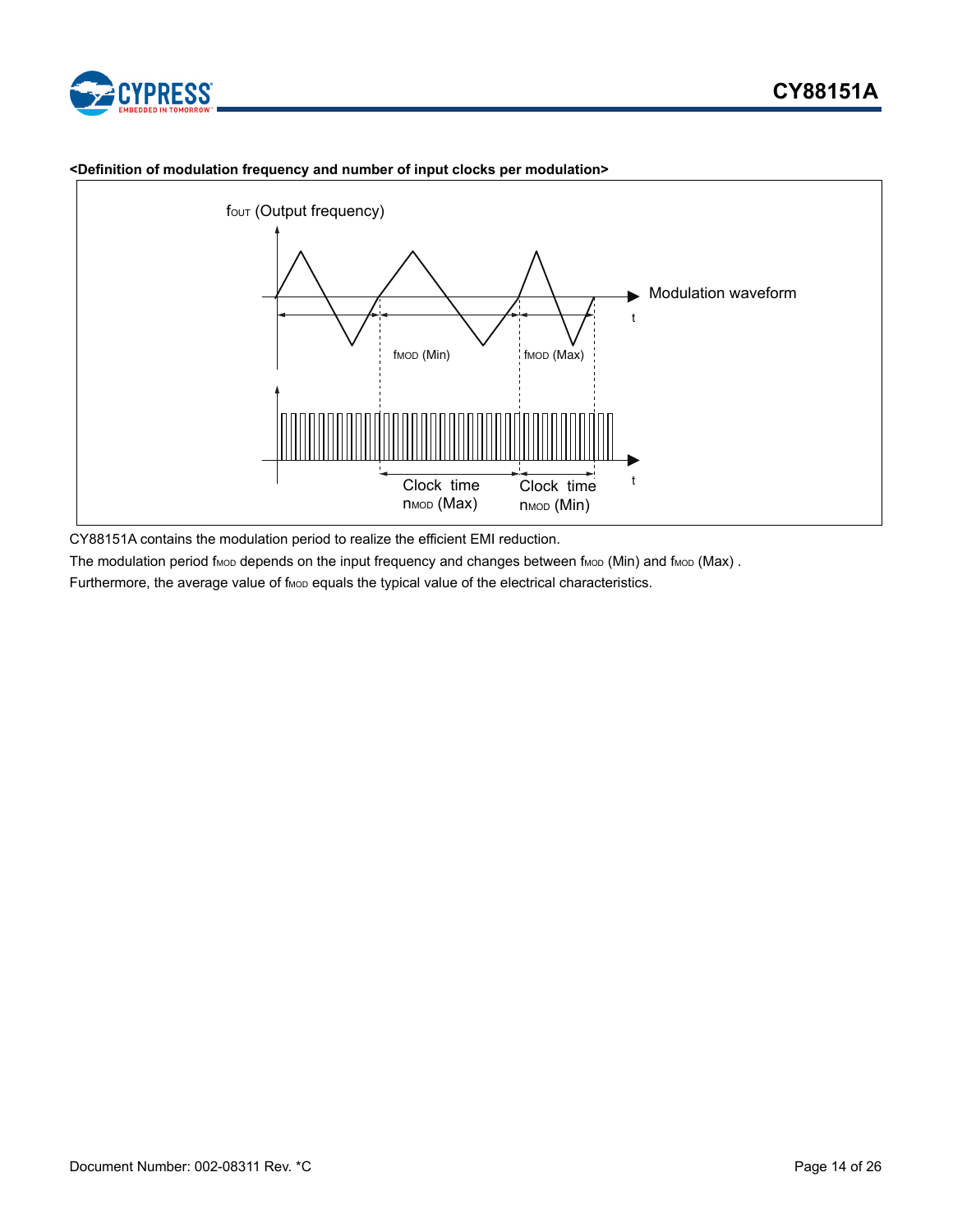

## <span id="page-14-0"></span>11. Output Clock Duty Cycle (t<sub>DCC</sub> = t<sub>b</sub>/t<sub>a</sub>)



## <span id="page-14-1"></span>**12. Input Frequency (fin = 1/tin)**



## <span id="page-14-2"></span>**13. Output Slew Rate (SR)**

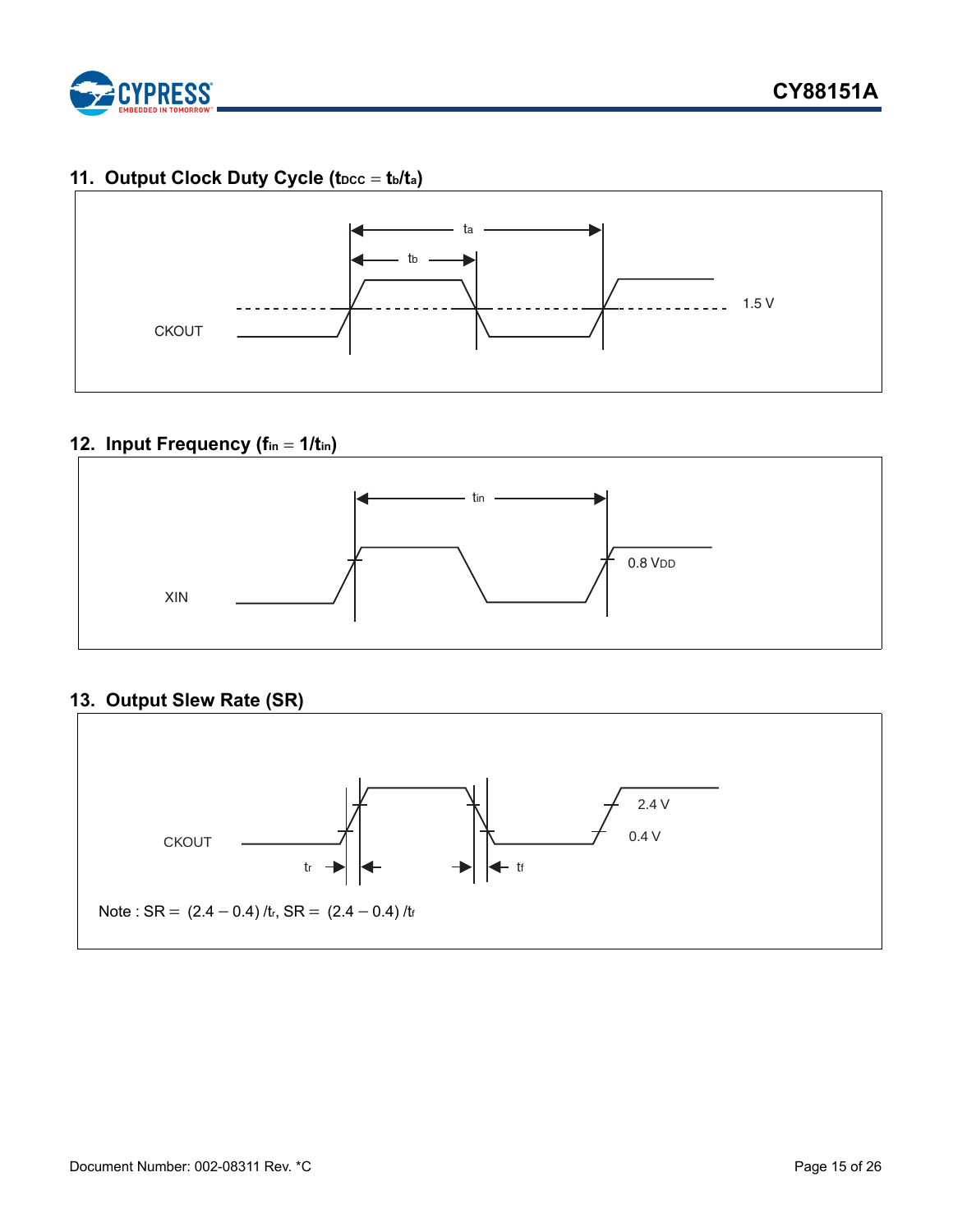

## <span id="page-15-0"></span>**14. Cycle-cycle Jitter (t**Jc =  $|$  tn - tn+1  $|$ )

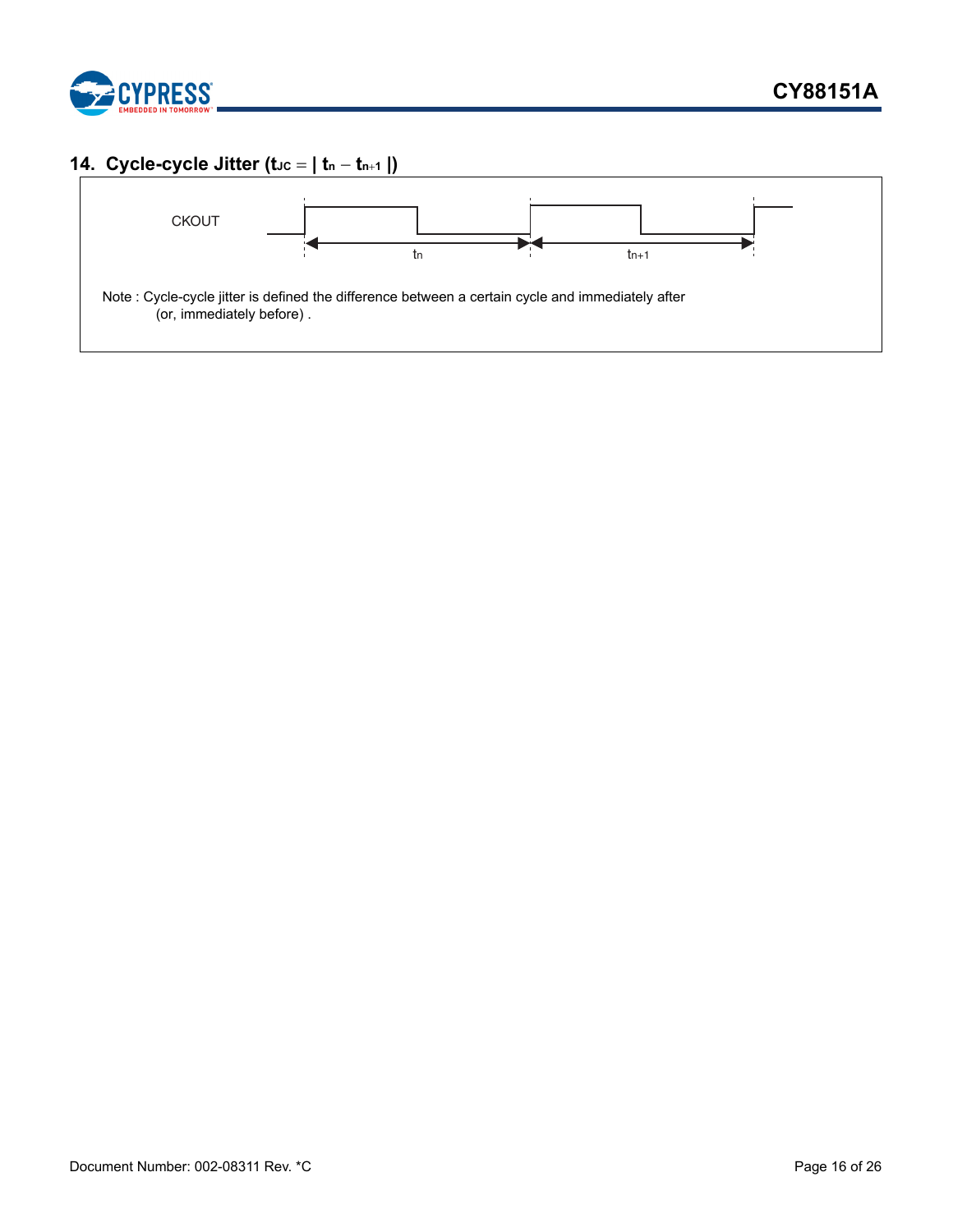

### <span id="page-16-0"></span>**15. Modulation Waveform**

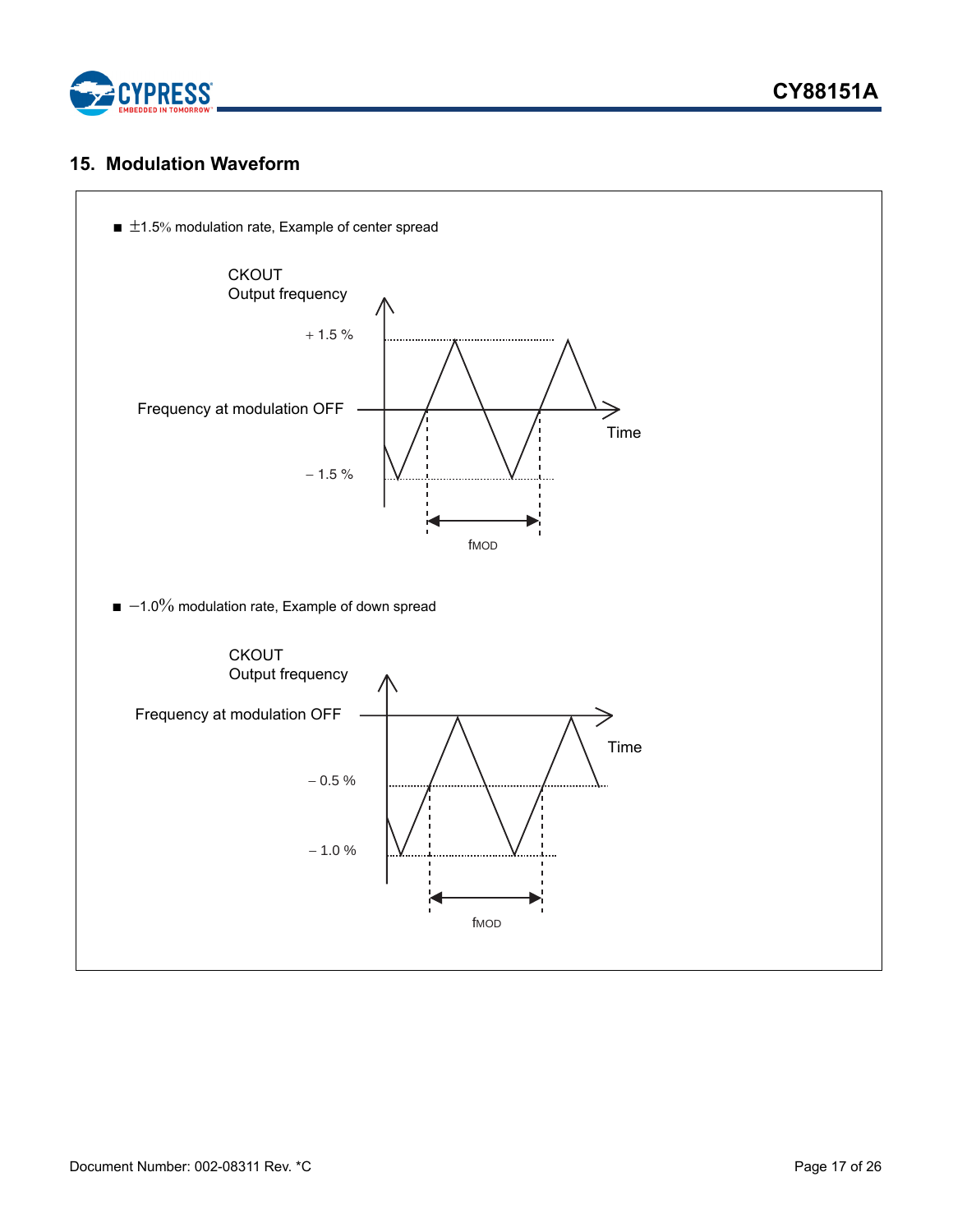

## <span id="page-17-0"></span>**16. Lock-up Time**



If the setting pin is fixed at the "H" or "L" level, the maximum time after the power is turned on until the set clock signal is output from CKOUT pin is (the stabilization wait time of input clock to XIN pin)  $+$  (the lock-up time "tLk"). For the input clock stabilization time, check the characteristics of the resonator or oscillator used.



For modulation enable control using the ENS pin during normal operation, the set clock signal is output from CKOUT pin at most the lock-up time  $(t\ltimes K)$  after the level at the ENS pin is determined.

Note : When the pin setting is changed, the CKOUT pin output clock stabilization time is required. Until the output clock signal becomes stable, the output frequency, output clock duty cycle, modulation period, and cycle-cycle jitter cannot be guaranteed. It is therefore advisable to perform processing such as cancelling a reset of the device at the succeeding stage after the lock-up time.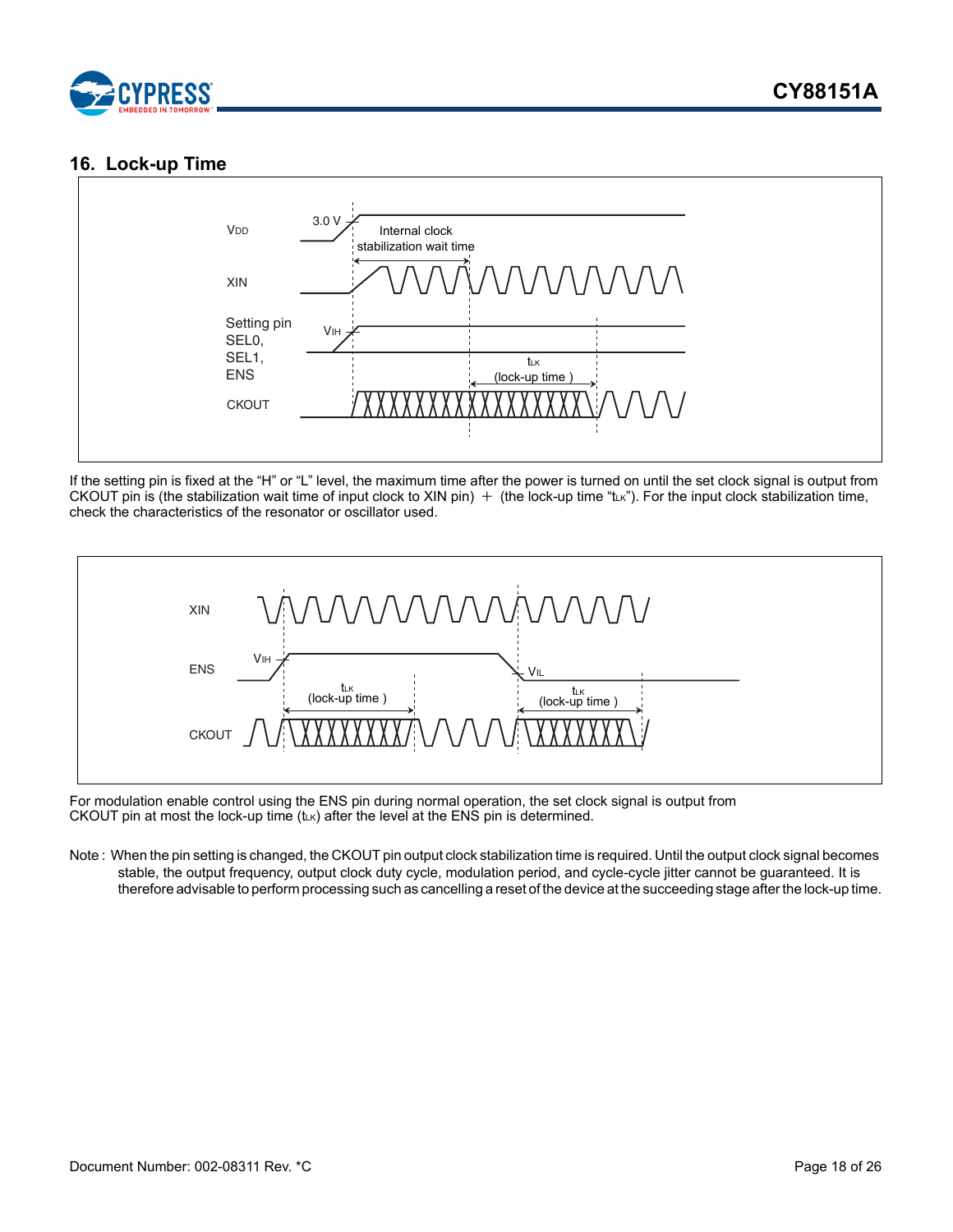



When the power down is controlled by XPD pin, the desired clock is obtained after the pin is set to H level until the maximum lockup time  $t\ltimes$  is elapsed.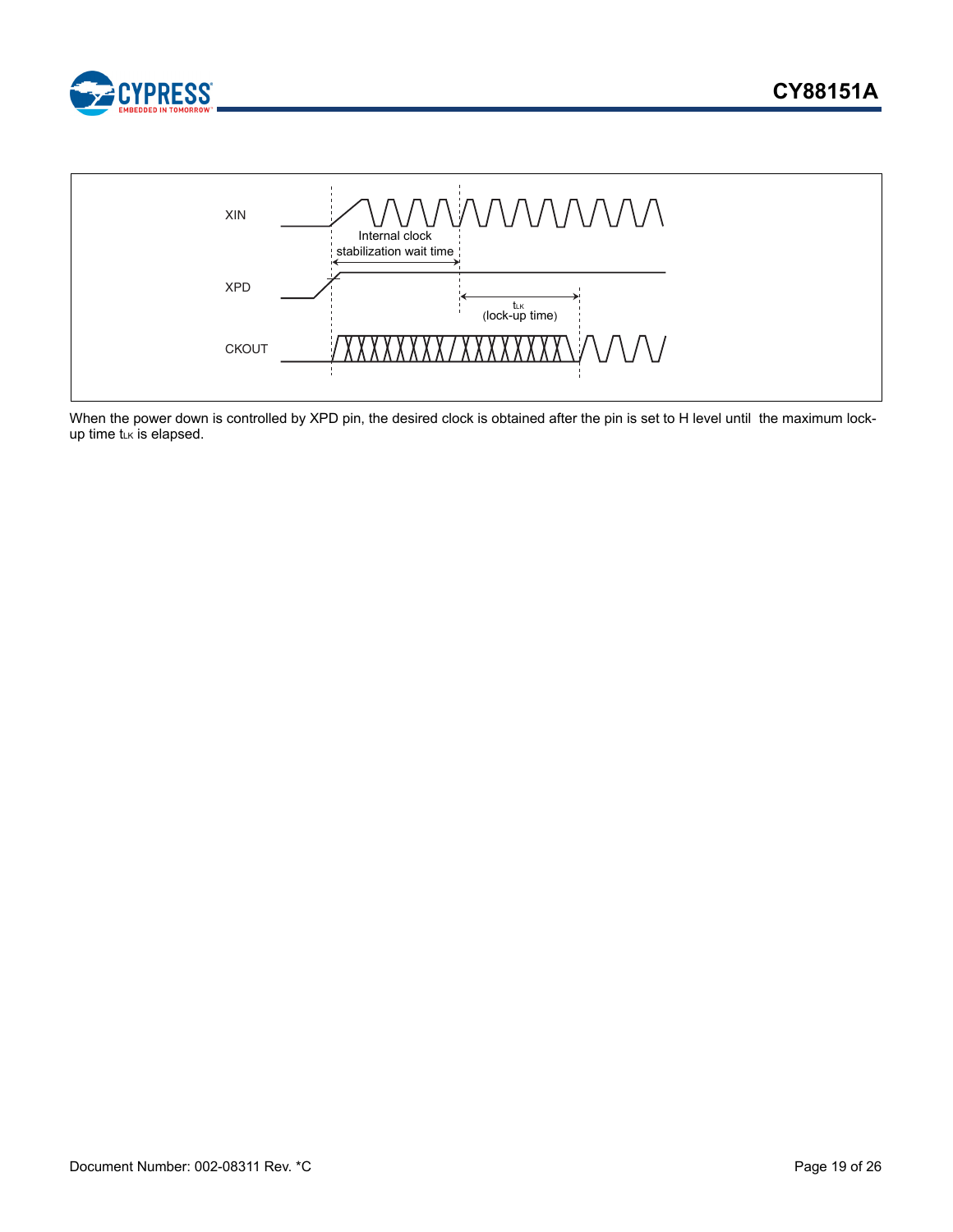

## <span id="page-19-0"></span>**17. Oscillation Circuit**

The figure below shows the connection example about general resonator. The oscillation circuit has the built-in resistance (Rf). The value of capacity  $(C_1$  and  $C_2$ ) is required adjusting to the most suitable value of individual resonator. The most suitable value is different by individual resonator. Please refer to the resonator manufacturer which you use for the most

suitable value. Input the clock to XIN pin, and do not connect anything with XOUT pin if you use the external clock (you do not use the resonator).

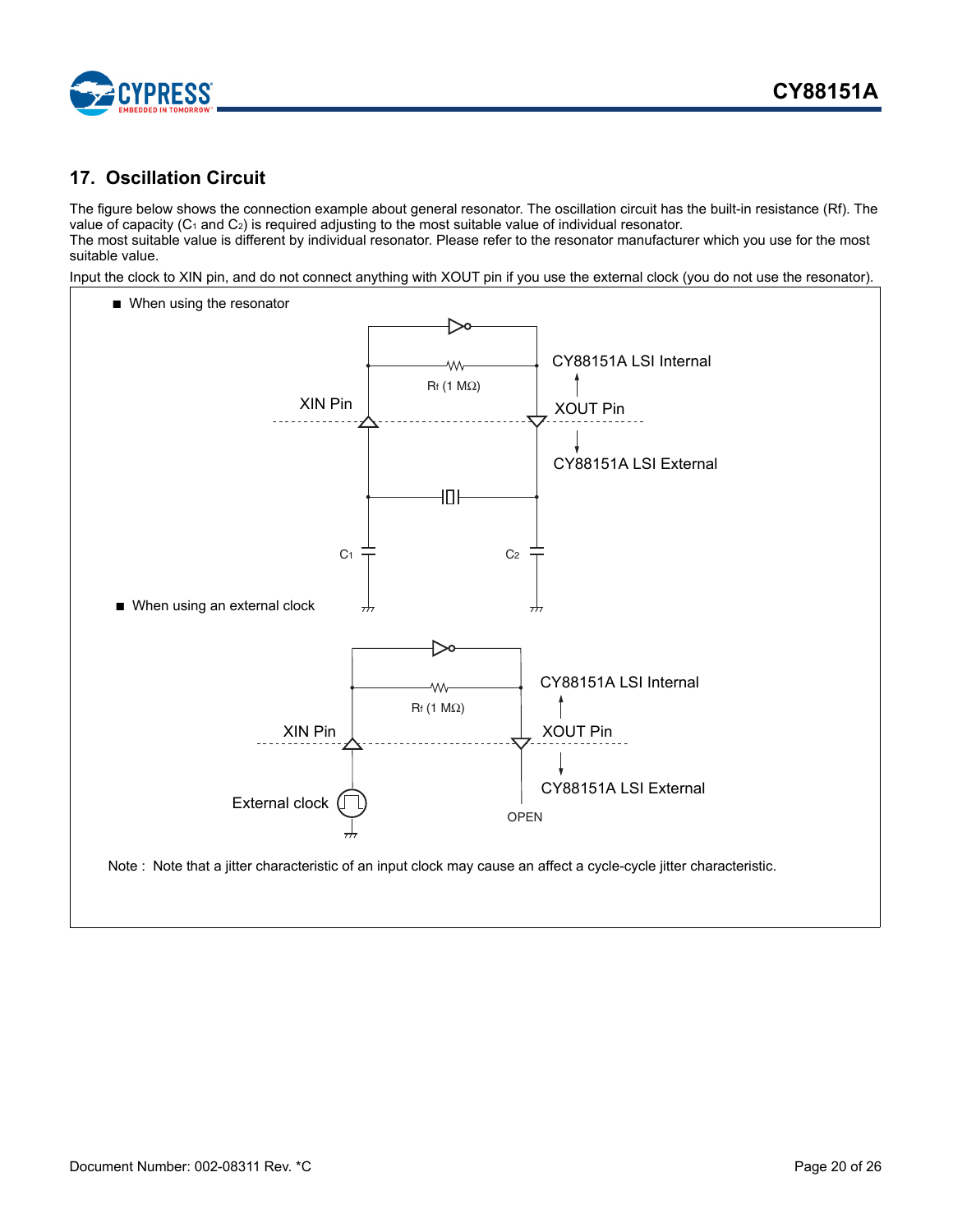

## <span id="page-20-0"></span>**18. Interconnection Circuit Example**

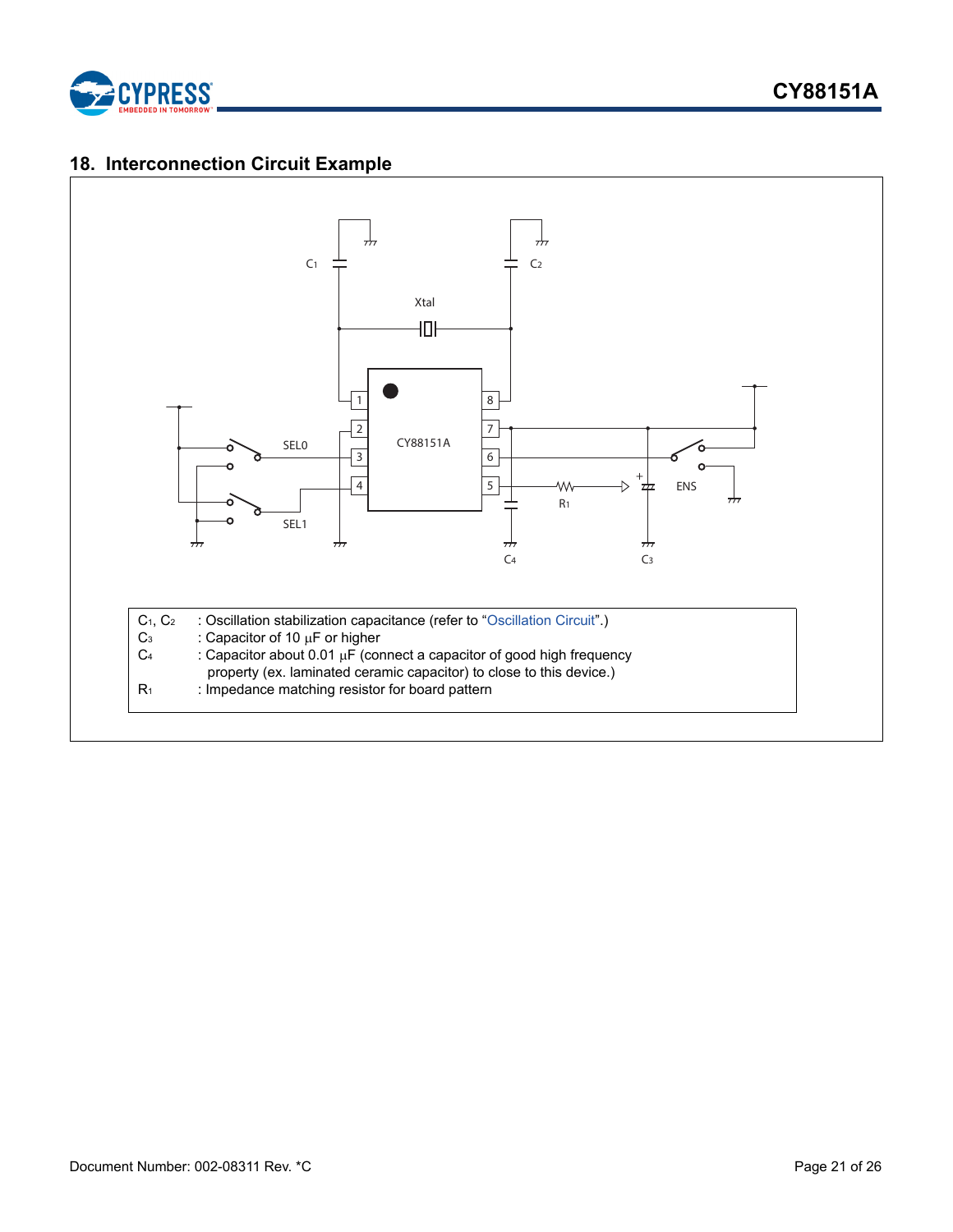

## <span id="page-21-0"></span>**19. Spectrum Example Characteristics**

The condition of the examples of the characteristic is shown as follows : Input frequency = 20 MHz (Output frequency = 20 MHz : Using CY88151A-100 (Multiply-by-1)), Power - supply voltage  $=$  3.3 V, None load capacity, Modulation rate =  $\pm$  1.5% (center spread).

Spectrum analyzer HP4396B is connected with CKOUT. The result of the measurement with RBW  $=$  1 kHz  $(ATT$  use for  $-6dB$ ).

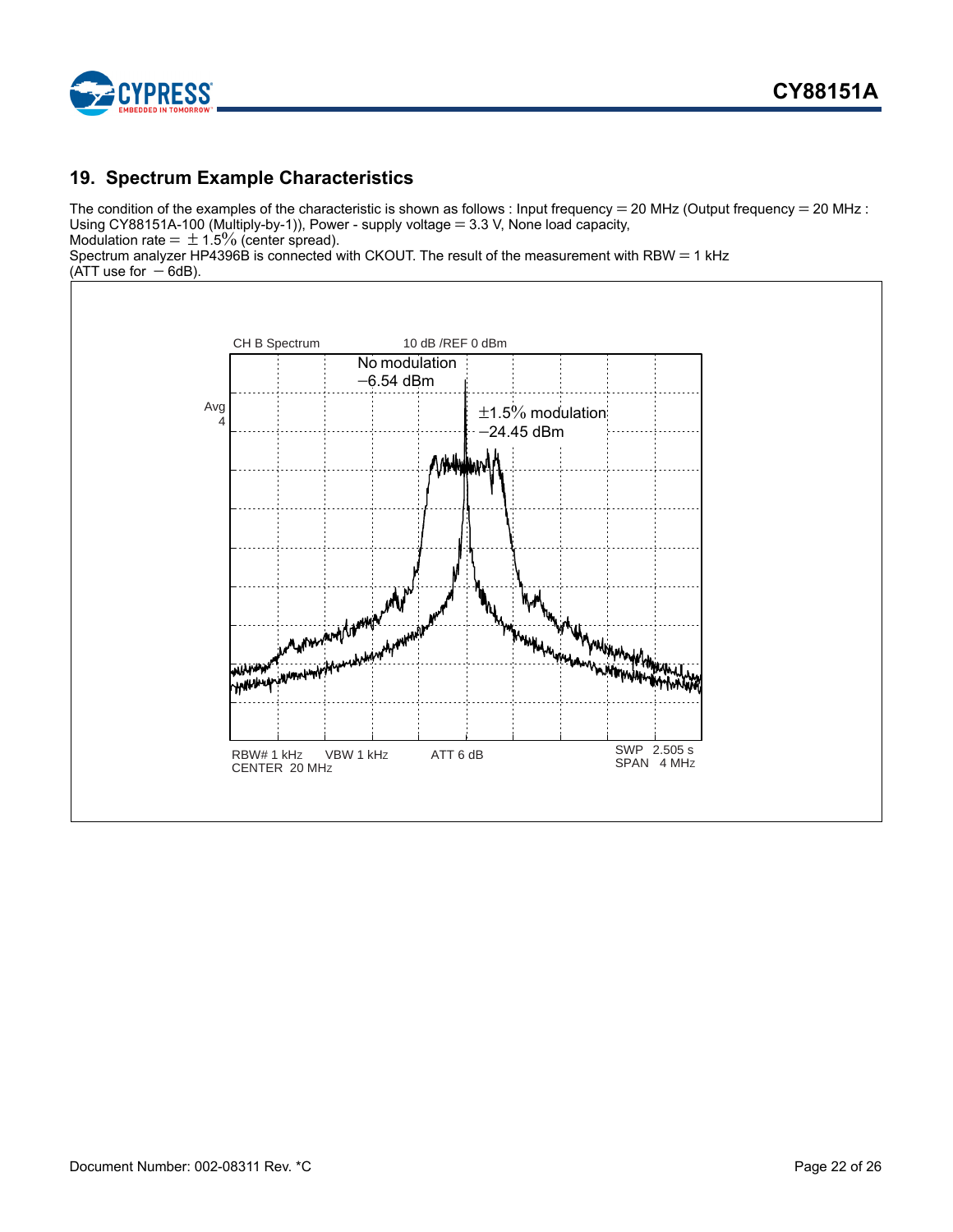

## <span id="page-22-0"></span>**20. Ordering Information**

| <b>Part Number</b>       | <b>Input Frequency</b><br>Range | <b>Multiplier</b><br><b>Ratio</b> | <b>Output Frequency</b><br>Range | Package                          | <b>Remarks</b>                       |
|--------------------------|---------------------------------|-----------------------------------|----------------------------------|----------------------------------|--------------------------------------|
| CY88151APNF-G-100-JNE1   | 16.6 MHz to                     | Multiply-<br>$by-1$               | 16.6 MHz to 33.4 MHz             | 8-pin plastic<br>SOP<br>(SOB008) |                                      |
| CY88151APNF-G-200-JNE1   | 33.4 MHz                        | Multiply-<br>$by-2$               | 33.2 MHz to 66.8 MHz             |                                  |                                      |
| CY88151APNF-G-100-JNEFE1 | 16.6 MHz to                     | Multiply-<br>$bv-1$               | 16.6 MHz to 33.4 MHz             |                                  | <b>Emboss</b><br>taping<br>(EF type) |
| CY88151APNF-G-200-JNEFE1 | 33.4 MHz                        | Multiply-<br>$bv-2$               | 33.2 MHz to 66.8 MHz             |                                  |                                      |
| CY88151APNF-G-100-JNERE1 | 16.6 MHz to                     | Multiply-<br>$by-1$               | 16.6 MHz to 33.4 MHz             |                                  | Emboss<br>taping<br>(ER type)        |
| CY88151APNF-G-200-JNERE1 | 33.4 MHz                        | Multiply-<br>$by-2$               | 33.2 MHz to 66.8 MHz             |                                  |                                      |

### **Ordering Code Definitions**

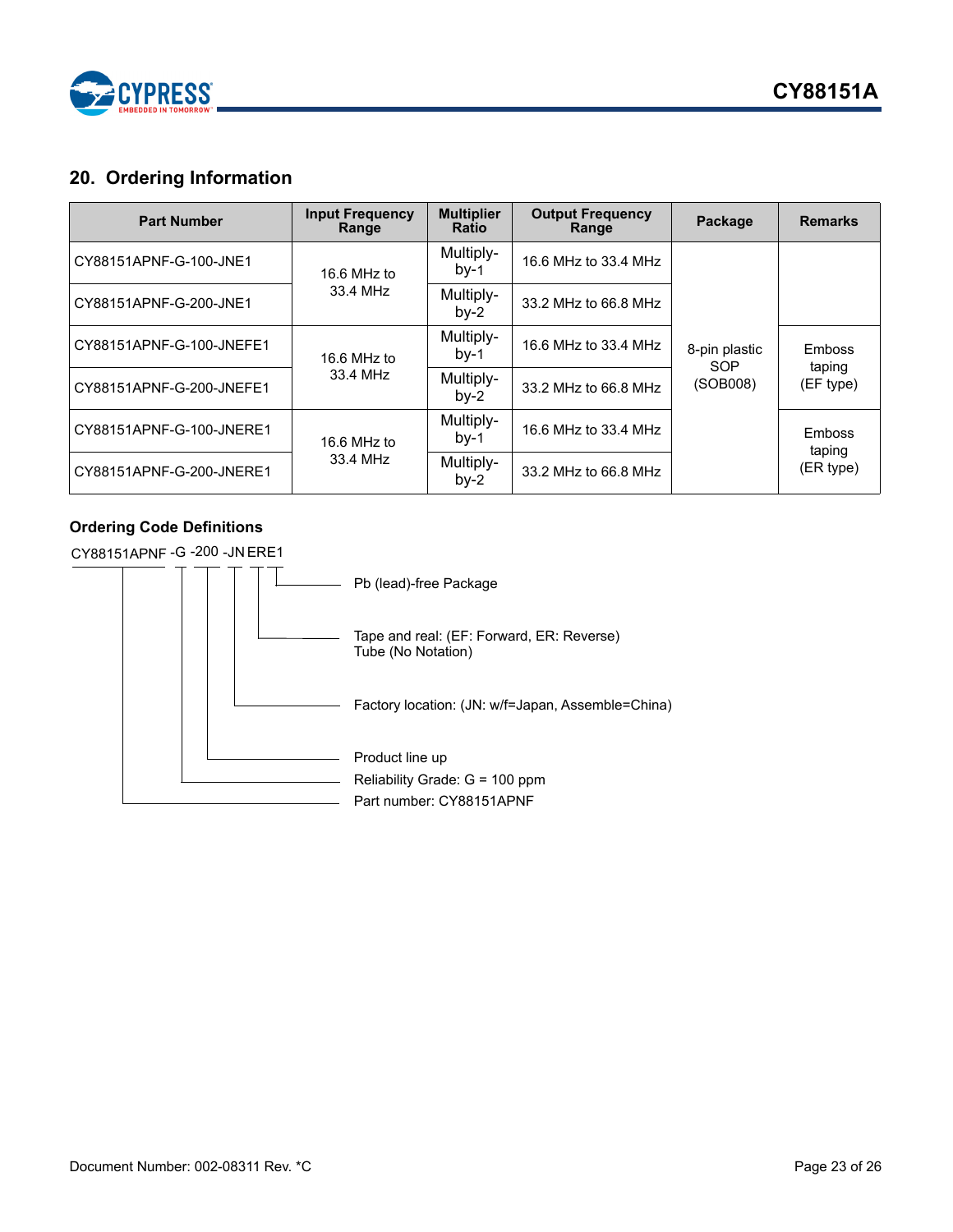



### <span id="page-23-0"></span>**21. Package Dimension**



|                | <b>DIMENSIONS</b> |      |             |  |
|----------------|-------------------|------|-------------|--|
| <b>SYMBOL</b>  | MIN.              | NOM. | MAX.        |  |
| A              |                   |      | 1.75        |  |
| A <sub>1</sub> | 0.05              |      | 0.25        |  |
| A <sub>2</sub> | 1.30              | 1.40 | 1.50        |  |
| D              | 5.05 BSC.         |      |             |  |
| E              | 6.00 BSC.         |      |             |  |
| E <sub>1</sub> | 3.90 BSC          |      |             |  |
| θ              | $0^{\circ}$       |      | $8^{\circ}$ |  |
| C              | 0.15              |      | 0.25        |  |
| b              | 0.36              | 0.44 | 0.52        |  |
| L              | 0.45              | 0.60 | 0.75        |  |
| L <sub>1</sub> | 1.05 REF          |      |             |  |
| L <sub>2</sub> | 0.25 BSC          |      |             |  |
| e              | 1.27 BSC.         |      |             |  |
| h              | $0.40$ BSC.       |      |             |  |

#### **NOTES**

1. ALL DIMENSIONS ARE IN MILLIMETER.

- 2. DIMENSIONING AND TOLERANCING PER ASME Y14.5M-1994.
- $\sqrt{3}$  dimensioning D include mold flash, dimensioning E1 does not include INTERLEAD FLASH OR PROTRUSION. INTERLEAD FLASH OR PROTRUSIONS SHALL NOT EXCEED 0.025 mm PER SIDE. D and E1 DIMENSION ARE DETERMINED AT DATUM H.
- $\mathcal{A}_\lambda$  THE PACKAGE TOP MAY BE SMALLER THAN THE PACKAGE BOTTOM. DIMENSIONING D and E1 ARE DETERMINED AT THE OUTERMOST EXTREMES OF THE PLASTIC BODY EXCLUSIVE OF MOLD FLASH, THE BAR BURRS, GATE BURRS AND INTERLEAD FLASH, BUT INCLUDING ANY MISMATCH BETWEEN THE TOP AND BOTTOM OF THE PLASTIC BODY.

 $\mathcal{B}_2$  DATUMS A & B TO BE DETERMINED AT DATUM H.

- 6. "N" IS THE MAXIMUM NUMBER OF TERMINAL POSITIONS FOR THE SPECIFIED PACKAGE I FNGTH 3 \$ & . \$ \* ( / ( 1 \* 7 +
- $\triangle$  THE DIMENSION APPLY TO THE FLAT SECTION OF THE LEAD BETWEEN 0.10 mm TO 0.25mm FROM THE LEAD TIP.
- $\Diamond$  DIMENSION "b" DOES NOT INCLUDE THE DAMBAR PROTRUSION. ALLOWABLE DAMBAR PROTRUSION SHALL BE 0.10mm TOTAL IN EXCESS OF THE "b" DIMENSION AT MAXIMUM MATERIAL CONDITION. THE DAMBAR MAY NOT BE LOCATED ON THE LOWER RADIUS OF THE FOOT.
- $\sqrt{\mathbf{2}}$  THIS CHAMFER FEATURE IS OPTIONAL. LF IT IS NOT PRESENT, THEN A PIN 1 IDENTIFIER MUST BE LOCATED WITHIN THE INDEX AREA INDICATED
- ${\big /}10$ , "A1" IS DEFINED AS THE VERTICAL DISTANCE FROM THE SEATING PLANE TO THE LOWEST POINT ON THE PACKAGE BODY EXCLUDING THE LID AND OR THERMAL ENHANCEMENT ON CAVITY DOWN PACKAGE CONFIGURATIONS.
- 11. JEDEC SPECIFICATION NO. REF : N/A

002-15856 Rev.\*\*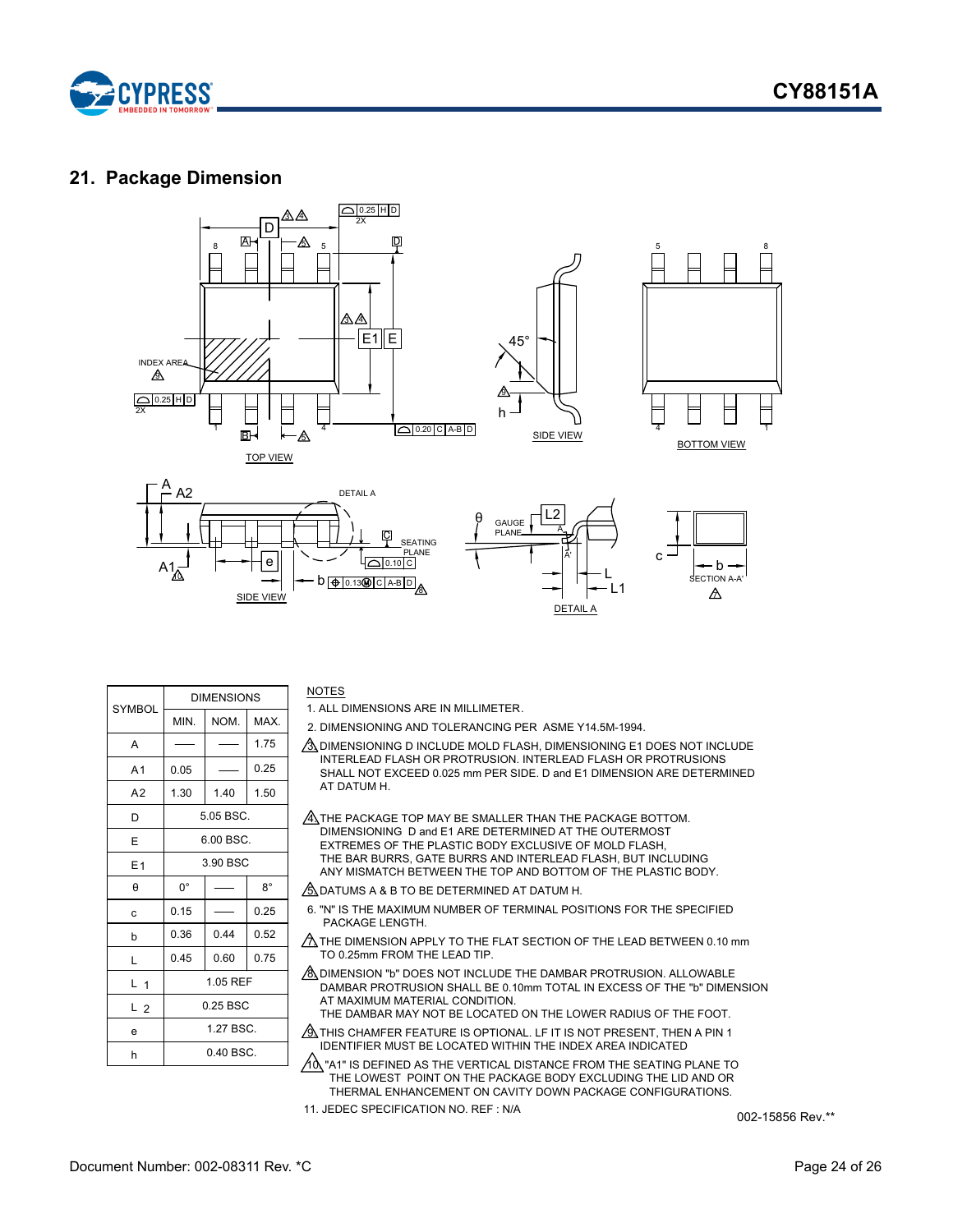

## <span id="page-24-0"></span>**Document History**

### **Spansion Publication Number: DS04-29127-3E**

| Document Title: CY88151A Spread Spectrum Clock Generator<br>Document Number: 002-08311 |            |                    |                           |                                                                                                                                                                                     |
|----------------------------------------------------------------------------------------|------------|--------------------|---------------------------|-------------------------------------------------------------------------------------------------------------------------------------------------------------------------------------|
| <b>Revision</b>                                                                        | <b>ECN</b> | Orig. of<br>Change | <b>Submission</b><br>Date | <b>Description of Change</b>                                                                                                                                                        |
| $***$                                                                                  |            | <b>TAOA</b>        | 06/29/2009                | Initial Release                                                                                                                                                                     |
| *A                                                                                     | 5569547    | <b>TAOA</b>        | 12/30/2016                | Updated to Cypress Template                                                                                                                                                         |
| *B                                                                                     | 5993569    | <b>TAOA</b>        | 12/18/2017                | Deleated EOL part number: MB88151A-101/201/400/401/500/501/800/801<br>Updated Package Dimensions: Updated to Cypress format.<br>Changed the package name from FPT-8P-M02 to SOB008. |
| $^{\star}$ C                                                                           | 6277189    | <b>ATTS</b>        | 08/13/2018                | Updated part number: MB88151A to CY88151A<br>Added Ordering Code Definitions                                                                                                        |